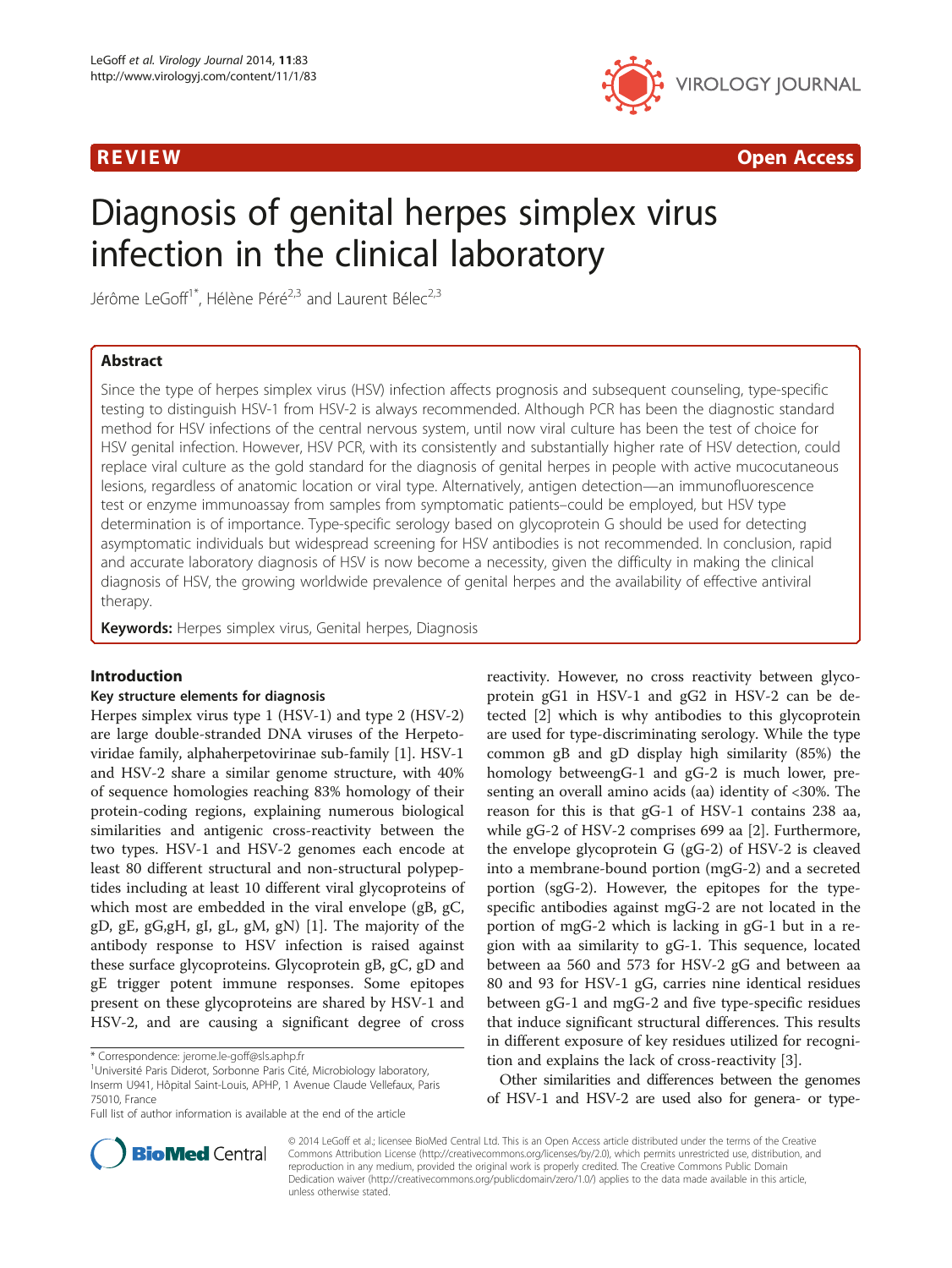specific molecular assays, including genes coding for some envelope glycoproteins or the DNA polymerase. The conserved gene coding for DNA polymerase is often used for the detection or quantitation of both types and based on a few mismatches between HSV-1 and HSV-2 sequences which may also be used for typing [[4,5](#page-14-0)].

#### Burden of genital herpes

HSV-1 and HSV-2 are ubiquitous, affecting both urban and remote populations worldwide [\[6](#page-14-0)]. HSV-1 seroprevalence reaches 50 to 70% in developed countries and 100% in developing countries and HSV-2 seroprevalence varies from 10 to 40% and may reach 60–95% in HIV-infected individuals and female sex workers.

The classical pattern of HSV-1 and HSV-2 infections associated with oral or genital diseases, respectively, remains the rule in certain parts of the world such as sub-Saharan Africa where HSV-1 infection remains a mandatory community acquired disease in childhood, and HSV-2 infection a sexually transmitted infection (STI) in adults. In contrast, the differentiation of HSV-1 from HSV-2 based on anatomical site of infection is far from absolute in developed countries, the proportion of genital ulcers associated with HSV-1 infection has become predominant in some developed countries [[6](#page-14-0),[7](#page-14-0)]. This is the result of both the delay in acquisition of oral HSV-1 infection early in life in developed countries (rendering a significant proportion of young adults always susceptible to genital HSV-1 infection at initiation of sexual activity) and the oro-genital sexual practices. This feature is concerning in regards to neonatal herpes given that the risk of HSV vertical transmission is higher during primary infection than during reactivation [[8\]](#page-15-0) and that HSV-1 appears more readily transmissible to the neonate than HSV-2 [\[9](#page-15-0)]. It should be noted that genital HSV-1 infection does not prevent any risks of genital HSV-2 acquisition [[9](#page-15-0)].

Worldwide, HSV-2 remains the main cause of genital herpes and is the major etiology of genital ulcer disease. In addition, HSV-2 infection has been proven to be an independent cofactor of HIV sexual transmission. In turn HIV-1 infection increases the frequency of HSV-2 reactivations and mucosal shedding, as well as the quantity of shed viruses [[7](#page-14-0)]. In severely immunocompromised HIV-1-infected patients and transplant patients, HSV infections frequently present as chronic, necrotic, extended, and confluent mucocutaneous ulcerations.

Most primary genital infections with HSV-1 and HSV-2 are asymptomatic and all are followed by latent infection of neuronal cells in the dorsal root ganglia and only 10–25% of people with HSV-2 antibodies are aware of their genital herpes. However, a large proportion of seropositive patients present asymptomatic shedding episodes that contribute to the spread of these infections  $[10,11]$  $[10,11]$ .

# Importance of laboratory diagnosis or testing for genital herpes

Genital herpetic infection is mainly diagnosed on clinical grounds, especially when the clinical picture is classical, with the presence of typical papular lesions progressing to vesicle and ulcerative lesions which finally crust, associated with local adenitis and in recurrent cases preceded by prodromal [\[12](#page-15-0)] (Figure [1](#page-2-0)). However, clinical diagnosis of genital herpes may be limited in accuracy. The clinical differentiation of genital HSV infection from other infectious (Treponemapallidum, Haemphilusducreyi) and noninfectious etiologies of genital ulceration is often difficult and laboratory confirmation of the infection should always be sought [\[13\]](#page-15-0). Besides classic vesicular lesions, HSV genital infection may be associated with other clinically atypical presentations. These include either unusual sites (extragenital regions: buttocks, thighs) or atypical morphological forms of genital disease (vulvar, penile or perianal fissures, localized recurrent erythema, recurrent radicular or lower back pain, cystitis, urethritis, vaginal discharge without overt genital lesions) [[14,15](#page-15-0)]. Meningitis may be observed during phases of primary infection and reactivation and can also confuse the diagnosis of genital HSV infection [\[16](#page-15-0)]. Accordingly, exclusive reliance on clinical diagnosis could lead both to false positive and false negative diagnosis of the condition. Thus, a clinical diagnosis of genital herpes should be confirmed with laboratory tests [\[6](#page-14-0)[,12,17-19\]](#page-15-0).

The laboratory diagnosis of genital herpes is recommended in various situations:

- Confirmation of clinically suspected genital herpes.<br>• Variable presentation of genital herpes
- 
- Variable presentation of genital herpes.<br>• Extra-genital complications of genital h Extra-genital complications of genital herpes [[20](#page-15-0)].
- Differential diagnosis with other ulcerative STIs.
- Differential diagnosis with other genital ulcerative dermatoses (Crohn's disease, Behçet syndrome or fixed drug eruption).

Because HSV-1 has become a frequent etiology of genital herpes, species typing is also a cornerstone of genital herpes diagnosis. Whether genital herpes is caused by HSV-1 or HSV-2 influences prognosis and counseling. Even though up to 50% of first-episode cases of genital herpes are caused by HSV-1, recurrences and subclinical viral shedding are much less frequent for genital HSV-1 infection than genital HSV-2 infection. Thus, information regarding whether one is infected with HSV-1 or HSV-2 can prove useful in discussing risks for recurrence.

# Laboratory methods for direct herpes diagnosis Collection, transport and storage of clinical specimens for herpes diagnosis

HSV-1 and HSV-2 can be recovered by swabbing mucocutaneous genital lesions and from previously involved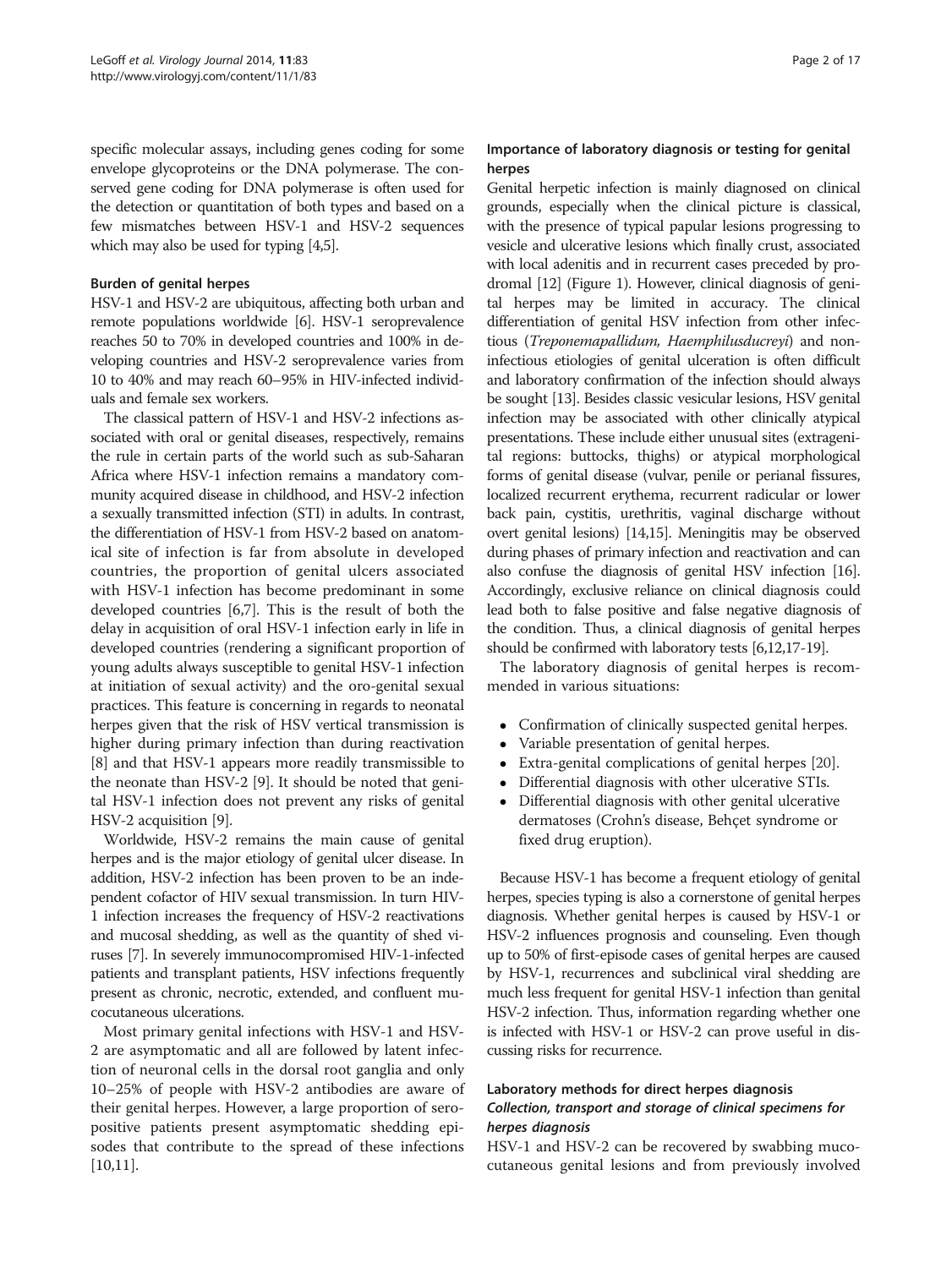<span id="page-2-0"></span>

mucocutaneous sites in patients with asymptomatic infection.

For sample lesions collection, a small cotton, cottontipped, or Dacron swab on a wire shaft is used for viral culture as well as molecular biology. Nylon flocked swabs may be preferred since their perpendicular nylon fibers act like a soft brush to allow the improved collection and release from patient samples although no formal validation for herpes positive samples has been performed yet [[21-23\]](#page-15-0). Calcium alginate swabs are toxic to HSV and therefore should not be used for virus isolation in cell culture [[24](#page-15-0)].

For active lesions, collection of vesicular fluid or exudate from small vesicles is the method of choice. After sampling, the specimens for viral culture, antigen or detection of HSV DNA genome should be placed immediately into vials containing 1 ml of appropriate viral transport medium, or an universal transport medium because HSV is highly sensitive to desiccation and pH inactivation. Specimen should also be transferred quickly to a diagnostic virology laboratory on ice (+4°C) as the virus infectivity is heat labile. Molecular assays that do not require the virus infectiousness, tolerate less strict conditions for the sample transport. The use of transport medium may be not necessary as long as samples are stored at +4°C and frozen until molecular analysis. It has been shown that inappropriate storage decreased the yield of HSV DNA [[25](#page-15-0)].The level of viral nucleic acids collected from cervicovaginal lavages remain stable at 4°C for 24 hours but decreased significantly when they were stored at 20°C and 30°C [[25\]](#page-15-0).

For a diagnosis using cell culture, the use of alcohol or iodophors to cleanse the lesions before sampling the lesion should be avoided as it inactivates the virus.

The recommended sampling sites and type of sample and methods to be used for the diagnosis of genital herpes infection are presented in Table [1.](#page-3-0) The recommendations for sample transportation and storage using microscopy, culture and nucleic acid amplifications tests (NAAT) are presented in Table [2](#page-4-0).

#### Laboratory methods for direct herpes diagnosis

Several tests with various specificities and sensitivities are used for the direct diagnosis of HSV infections (Table [3\)](#page-5-0).

Viral culture with further herpes typing has been the cornerstone of HSV diagnosis over the past two decades and accepted as the gold standard for the laboratory diagnosis of HSV infections.

Viral antigen can be easily detected by direct immunofluorescence (IF) assay using fluorescein-labelled typespecific monoclonal antibodies on smears, or by enzyme immunoassay (EIA) on swabs. Although these assays lack sensitivity, they perform satisfactorily in symptomatic patients. Thus, these direct methods may offer a rapid diagnostic alternative in settings where laboratory facilities are limited, including resources-constrained countries.

Recently, HSV DNA detection based on nucleic acid amplification, and polymerase chain reaction (PCR) in particular, has emerged as an alternative method because it is about four times more sensitive, less dependent on collection and transport conditions, and faster than viral culture [[26](#page-15-0)]. The 2010 CDC Sexually Transmitted Diseases Treatment Guidelines state that "PCR testing to diagnose herpes can be performed by clinical laboratories that have developed their own tests and have conducted a Clinical Laboratory Improvement Amendment (CLIA) verification study", and "cell culture and PCR are the preferred HSV tests for people who seek medical treatment for genital ulcers or other mucocutaneous lesions" (CDC, 2010). Since 2011 three molecular assays have been approved by the US Food and Drug Administration for the testing of genital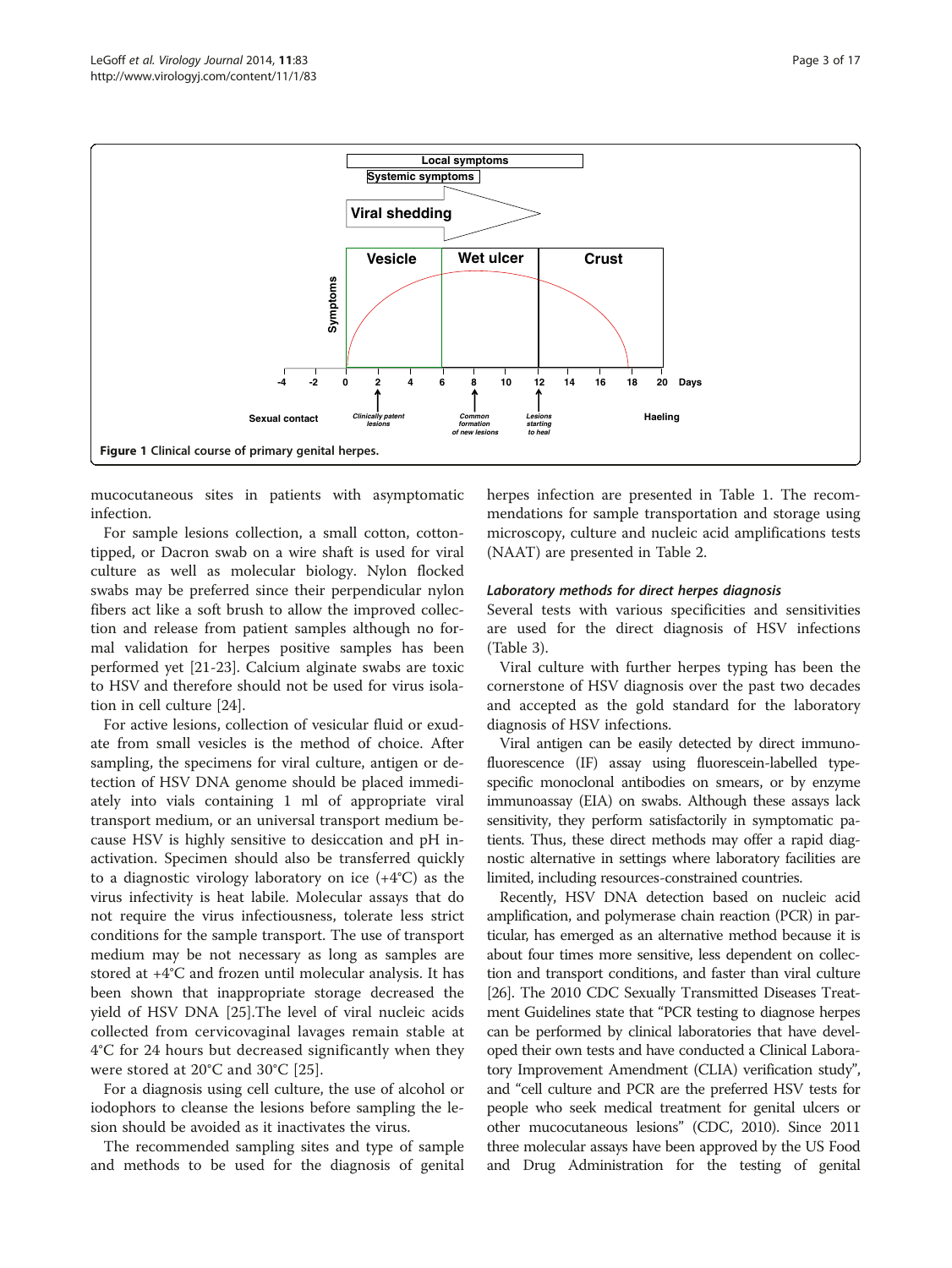#### <span id="page-3-0"></span>Table 1 Recommendations for sample collection for the diagnosis of genital herpes infections, adapted from Domeika and colleagues [[9](#page-15-0)]

| <b>Collection site</b>                              | Tools for sample collection                                                                           | <b>Collection method</b>                                                                                                                                                                                            |  |  |  |
|-----------------------------------------------------|-------------------------------------------------------------------------------------------------------|---------------------------------------------------------------------------------------------------------------------------------------------------------------------------------------------------------------------|--|--|--|
| Male skin or mucous                                 | · Sterile needles                                                                                     | • Unroof the vesicles with a sterile needle                                                                                                                                                                         |  |  |  |
| membrane lesions                                    | · Sterile cotton-tipped, Dacron or nylon flocked                                                      | • Collect the content of the vesicles with a sterile swab and:                                                                                                                                                      |  |  |  |
|                                                     | swab on a wooden, plastic or aluminium shaft<br>• Microscope slides                                   | o apply to a microscope slide (for immunofluorescence staining) or o<br>introduce into transport media for viral culture or NAAT.                                                                                   |  |  |  |
| Male urethra                                        | · Sterile cotton-wool, Dacron or nylon flocked<br>swab on a wooden, plastic or aluminium shaft        | • Clean the external urethral opening region with a swab moistened in<br>saline                                                                                                                                     |  |  |  |
|                                                     |                                                                                                       | • Draw back the prepuce to avoid contamination when sampling                                                                                                                                                        |  |  |  |
|                                                     |                                                                                                       | • Insert a sterile swab carefully into the external urethral meatus (to a<br>depth of 0.5–2 cm) and collect urethral exudates for testing                                                                           |  |  |  |
| Female skin or<br>mucous membrane<br><b>lesions</b> | • Gauze and cotton swabs,, dacron or nylon<br>flocked swab on a wooden, plastic or<br>aluminium shaft | • Similarly as for male skin or mucous membrane lesions                                                                                                                                                             |  |  |  |
|                                                     | • Microscope slides                                                                                   |                                                                                                                                                                                                                     |  |  |  |
| Female urethra                                      | · Sterile gauze swab (to remove excess<br>discharge)                                                  | • Clean the introitus using a sterile gauze swab                                                                                                                                                                    |  |  |  |
|                                                     | • Sterile cotton-wool, Dacron or nylon flocked<br>swab on an aluminium shaft                          | • Carefully insert a sterile swab on an aluminium shaft into the urethra (to<br>a depth of 0.5 cm) to collect exudates for testing                                                                                  |  |  |  |
| Cervix                                              | • Vaginal speculum                                                                                    | . Insert the vaginal speculum, which may be moistened in advance with                                                                                                                                               |  |  |  |
|                                                     | · Sterile gauze swab                                                                                  | warm water and                                                                                                                                                                                                      |  |  |  |
|                                                     | · Sterile cotton-wool, Dacron or nylon flocked                                                        | • clean the cervical canal opening thoroughly with a sterile gauze swab                                                                                                                                             |  |  |  |
|                                                     | swab on a wooden or plastic shaft                                                                     | · Insert a cotton-wool or Dacron swab carefully into the cervical canal (to<br>a depth of 2 cm) and collect the material from lesions.                                                                              |  |  |  |
| Vagina(of<br>prepubertal girls)                     | • Sterile cotton-wool, Dacron or nylon flocked<br>swab on an aluminium shaft                          | • Insert a sterile swab on an aluminium shaft carefully through the hymen<br>into the vagina, and collect the material from the back wall of the<br>vagina                                                          |  |  |  |
| Urine                                               | • Sterile container for urine                                                                         | • Ask the patient to collect the first 10-20 ml of voided urine (first catch)                                                                                                                                       |  |  |  |
|                                                     |                                                                                                       | • The patients should avoid urinating for least two hours before sampling                                                                                                                                           |  |  |  |
| Conjunctiva                                         | · Sterile cotton-wool, Dacron or nylon flocked<br>swab on an aluminium shaft                          | • purulent discharge must be removed before sampling with a sterile<br>swab                                                                                                                                         |  |  |  |
|                                                     | • Kimura platinum conjunctival scraper                                                                | • Move a swab over the conjunctiva of the inferior eyelid towards the                                                                                                                                               |  |  |  |
|                                                     | · Topical ophthalmic local anaesthetic                                                                | interior angle of the eye (use a thin swab on an aluminium shaft for<br>newborns)                                                                                                                                   |  |  |  |
|                                                     |                                                                                                       | • The Kimura scraper is used to sample the bases of lesions (either ulcers<br>or the bases of burst vesicles). Before collecting the sample, the spatula<br>is sterilised by heating in a flame and allowed to cool |  |  |  |
| <b>Rectum<sup>a</sup></b>                           | • Rectal speculum or proctoscope                                                                      | • Rectal material is taken under direct vision, with the aid of a proctoscope                                                                                                                                       |  |  |  |
|                                                     | • Sterile cotton-wool, Dacron or nylon flocked<br>swab on a wooden or aluminium shaft                 | or rectal speculum. Use of a blind technique results in considerable loss<br>of sensitivity                                                                                                                         |  |  |  |
|                                                     |                                                                                                       | · Insert a swab on a wooden or plastic shaft to a depth of 3 cm and<br>collect the material from all rectal walls by circular motions for<br>10 seconds                                                             |  |  |  |
|                                                     |                                                                                                       | • If faecal material is impacted, the swab should be discarded and the<br>sampling procedure repeated.                                                                                                              |  |  |  |

<sup>a</sup>Material from the rectum is collected when the patient has had anal sexual contact, when he suffers from anorectal inflammation, or if perianal skin or anal folds are thickened.

NAAT: nucleic acid amplification test.

specimens (IsoAmp HSV Assay, BioHelix Corporation; MultiCode-RTx Herpes Simplex Virus 1 & 2 Kit, EraGen Biosciences, Inc.; BD ProbeTec Herpes Simplex Viruses (HSV I & 2) QX Amplified DNA Assays, BD Diagnostic Systems).

Based on our practice, when molecular testing is available, its use should be preferred over viral culture. Molecular testing will also confirm viral shedding whether or not lesions are present [[27](#page-15-0)]. When no facilities are available to carry out cell culture or molecular assays,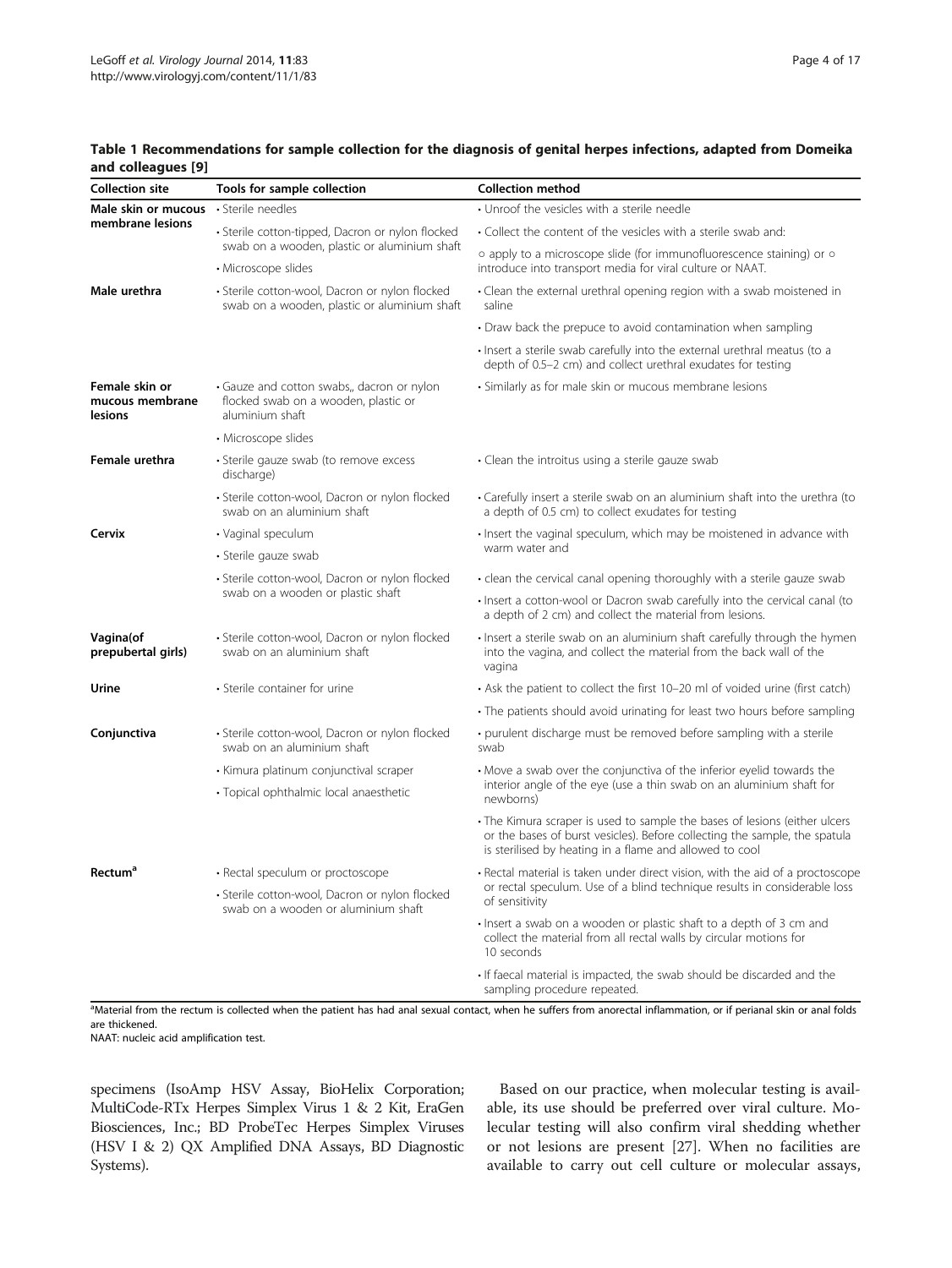| <b>Test method</b>                                          | <b>Conditions</b>                                                                                                                                                                                       | <b>Comments</b>                                                                                                                                          |  |  |
|-------------------------------------------------------------|---------------------------------------------------------------------------------------------------------------------------------------------------------------------------------------------------------|----------------------------------------------------------------------------------------------------------------------------------------------------------|--|--|
| <b>Viral culture</b>                                        | · Immediately after sampling the material must be placed in<br>appropriate transport medium, such as Eagle's medium with<br>addition of antibiotics                                                     | • Herpes simplex virus is sensitive to both the<br>temperature and to drying out                                                                         |  |  |
|                                                             | • The material should preferably be transported to the laboratory<br>on ice, and kept at °4°C for up to 48 hours                                                                                        |                                                                                                                                                          |  |  |
|                                                             | • Material should not be kept for more than 4 hours at room<br>temperature                                                                                                                              |                                                                                                                                                          |  |  |
|                                                             | • Accurately marked test tubes must be placed in a hermetic<br>reservoir and transported to the laboratory accompanied by the<br>relevant documentation including the investigation method<br>requested |                                                                                                                                                          |  |  |
| Antigen detection and<br>nucleic acid                       | Transport medium is usually provided by the manufacturer of the<br>diagnostic commercial assay                                                                                                          | • The material is generallly delivered in special test<br>tubes with transport medium according to the<br>manufacturer's instructions for each test      |  |  |
| amplification tests                                         | . If the sample transportation procedure is not described in the<br>manufacturer's instructions or in-house test systems are used,<br>transportation is performed as follows:                           |                                                                                                                                                          |  |  |
|                                                             | o Clinical material placed in univesal transport medium should be<br>transported in a cool bag at $4 \pm 2^{\circ}C$                                                                                    |                                                                                                                                                          |  |  |
|                                                             | o Urine should be delivered to the laboratory within three hours<br>of collection, at ambient temperature                                                                                               |                                                                                                                                                          |  |  |
|                                                             | • Test tubes containing clinical material should be transported to<br>the laboratory accompanied by the relevant documentation<br>including the investigation method requested                          |                                                                                                                                                          |  |  |
| Microscopy (direct<br>examination or<br>immunofluorescence) | • If there is a need to save the material for more than 24 hours,<br>the smear should be fixed with 96% ethyl alcohol for three<br>minutes                                                              | • If the rules of sampling and conditions of<br>transportation of the biological material are not<br>followed (e.g. slides are broken, unmarked or stuck |  |  |
|                                                             | . Each smear on a microscope slide should be placed in the<br>transportation container and transported to the laboratory<br>accompanied by the relevant documentation including the                     | together or there is no material on the slide),<br>microscopy examination should not be carried<br>out                                                   |  |  |
|                                                             | investigation method requested                                                                                                                                                                          | • Method rarely used now                                                                                                                                 |  |  |

<span id="page-4-0"></span>Table 2 Recommendations for sample transportation accordin g to the test method, adapted from Domeika and colleagues [[9\]](#page-15-0)

NAAT: nucleic acid amplification test.

antigen detection is useful and can provide a rapid diagnosis, mainly when mucocutaneous lesions are present.

The recommended sites and methods to be used in the direct diagnosis of genital herpes lesions are presented in Table [4.](#page-7-0)

#### Virus isolation and typing in cell culture

Several primary, diploid and continuous cell lines may be used for isolation of HSV from clinical specimens. Commonly used cells, sensitive to different viruses, include mainly primary human diploid fibroblasts, such as MRC-5 cells, and cell lines, such as Vero cells (monkey kidney), HEp-2 cells (laryngeal squamous cell carcinoma), baby hamster kidney and rabbit kidney cells [\[28](#page-15-0)]. The parallel inoculation of two different cell lines can minimize the effects of periodic variations in cell line sensitivity.

Culture cells are first allowed to grow into a confluent monolayer in a tissue culture tube flattened on one side. The cytopathic effect (CPE) caused by HSVusually develops 24-72 hours after inoculation, and is characterized by enlarged, refractile, and rounded cells. Focal necrosis of cells

may occur and syncytia and multinucleated giant cells may be present. Within days, the monolayer may be destroyed. The incubation time required to observe the cytopathic effect of HSV depends on the concentration of the virus in the clinical specimen: samples with high titers of virus produce CPE in less than 48 hours, whereas samples with a low concentration produce CPE after 4-6 days. Cultures should be held for seven to 10 days. The highest isolation rates of HSV are likely if the clinical specimens are inoculated on the day they are taken. It is important to give attention to the conditions of transport and storage of clinical specimens. They must be stored at +4°C during transport and maintained at this temperature for no longer than 48 hours. At ambient temperature, transport duration should be less than 4 hours. If a delay of more than 48 hours is expected between collection and culture, the specimens should be frozen at best at -80°C for further inoculation. Virus titers are remarkably reduced in frozen and thawed samples, and freezing at -20°C is not advised [\[25](#page-15-0)].

Confirmation of HSV in viral culture demonstrating cytopathic effect is recommended since other viruses may exhibit a cytopathic effect similar to that observed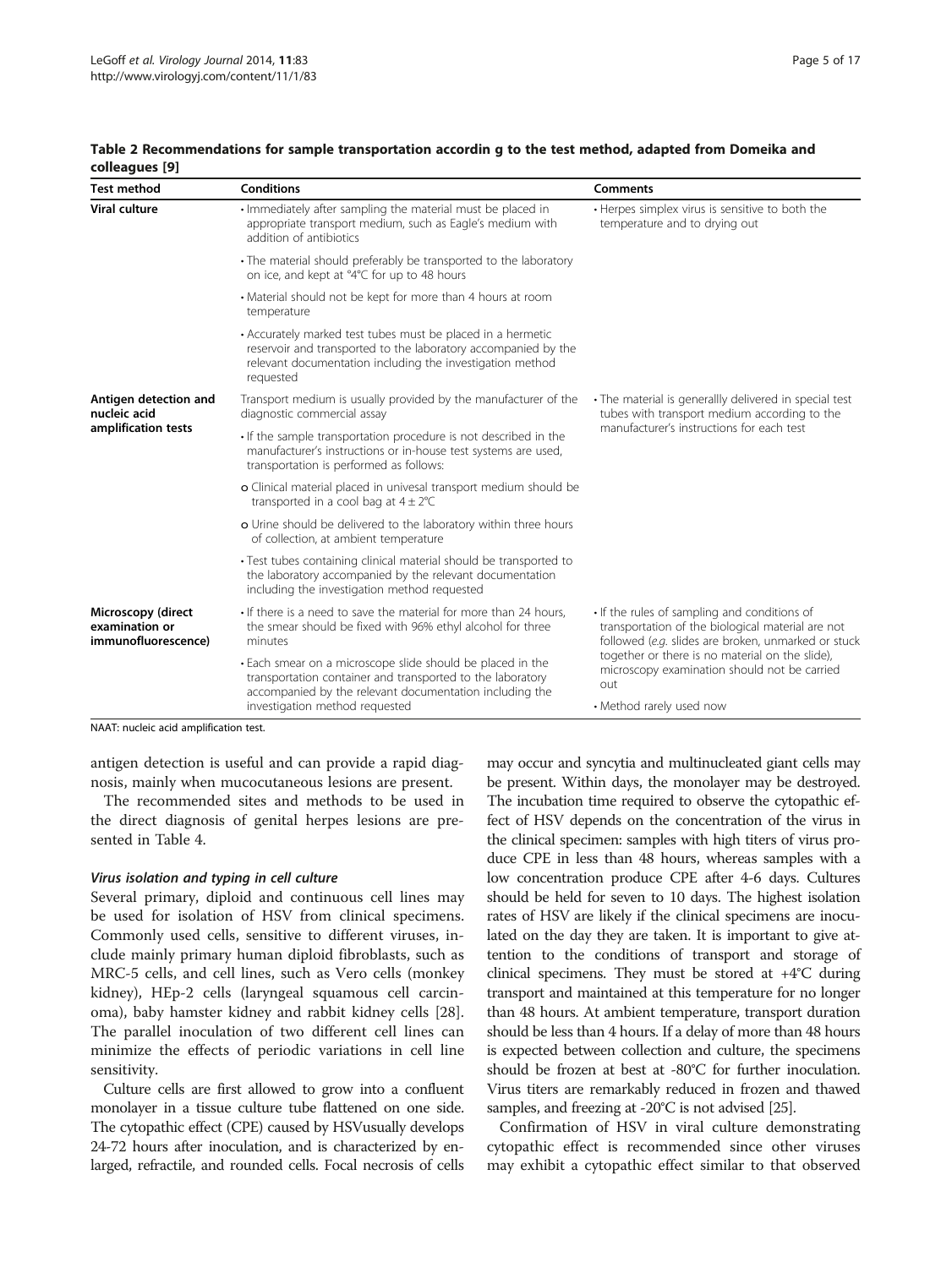# <span id="page-5-0"></span>Table 3 Direct laboratory methods for HSV diagnosis

| Method           | Principle                                                                       | Sample                                                | Sensitivity                          | Specificity                                         | Advantages                                                       | <b>Disadvantages</b>                                             |
|------------------|---------------------------------------------------------------------------------|-------------------------------------------------------|--------------------------------------|-----------------------------------------------------|------------------------------------------------------------------|------------------------------------------------------------------|
|                  | Viral antigen Immunopreoxidase staining                                         | Swab                                                  | Middle (80%)                         | High (90%)                                          | Reagent cost                                                     | Fresh vesicles                                                   |
| detection        |                                                                                 | Smears from lesions<br>Smear or vesicular             |                                      |                                                     | Rapid (<4 hours<br>possible)                                     | Suboptimal sensitivity                                           |
|                  |                                                                                 | fluid of exudate from<br>base of vesicle              |                                      |                                                     | Does no require<br>the integrity of the<br>specimen              |                                                                  |
|                  |                                                                                 |                                                       |                                      |                                                     | Typing possible                                                  |                                                                  |
|                  | Capture ELISA                                                                   | Swab                                                  | High (Genital                        | High (62-100%)                                      |                                                                  | Fresh vesicles                                                   |
|                  |                                                                                 | Vesicular fluid or<br>exudate from base of<br>vesicle | ulcer: >95%)                         |                                                     |                                                                  | No viral typing                                                  |
|                  | Rapid test device                                                               | Swab                                                  | Unknown                              | Unknown                                             | Point-of-care                                                    | Not yet evaluated                                                |
|                  |                                                                                 | Vesicular fluid or<br>exudate from base of<br>vesicle |                                      |                                                     | testing                                                          |                                                                  |
|                  | Virus culture HSV isolation susceptible cells                                   | Swab                                                  | Low to high                          | High $(*100\%)$                                     | Allows virus<br>isolation<br>Classically, "gold                  | Less sensitive than PCR                                          |
|                  |                                                                                 | Skin lesions                                          | depending of the<br>clinical context |                                                     |                                                                  | Sample storage and transport conditions<br>influence sensitivity |
|                  |                                                                                 | Vesicular fluid or<br>exudate from base of            | Vesicular content :<br>$>90\%$       |                                                     | standard" method<br>Currently,<br>"preferred" test<br>(CDC 2010) | (→ Rapid transport, cooled, protected from                       |
|                  |                                                                                 | vesicle                                               | Ulcer: 95%                           |                                                     |                                                                  | light in virus transport medium)                                 |
|                  |                                                                                 |                                                       | Swab: 70%-80%                        |                                                     |                                                                  | Labor-intensive                                                  |
|                  |                                                                                 | Mucosal sample<br>without lesions                     | Mucosa without<br>lesion: 30%        |                                                     | Simplicity of<br>sampling                                        | Expensive                                                        |
|                  |                                                                                 | <b>Biopsies</b>                                       |                                      |                                                     | Virus typing                                                     | Specialized laboratories                                         |
|                  |                                                                                 |                                                       |                                      |                                                     | Resistance                                                       | Results in 2/7 days                                              |
|                  |                                                                                 | Conjunctival/corneal<br>smear                         |                                      |                                                     | Phenotype testing*                                               | Arrangement with laboratory necessary                            |
|                  |                                                                                 | Neonates                                              |                                      |                                                     |                                                                  |                                                                  |
| <b>Molecular</b> | HSV DNA detection and/or quantitation by                                        | Swab                                                  | Highest                              | High.                                               | High sensitivity.                                                | Only in specialized laboratories                                 |
| biology          | NAAT, including in-house classical PCR, real-<br>time PCR and commercial assays | Skin lesions                                          | (98%)                                | $(\approx 100\%)$                                   |                                                                  |                                                                  |
|                  |                                                                                 | Vesicular fluid or<br>exudate from base of<br>vesicle |                                      | Containment of<br>potential cross-<br>contamination | Currently,<br>"preferred" test<br>(CDC 2010)                     | Not standardized                                                 |
|                  |                                                                                 | Mucosal sample                                        |                                      | important                                           | Allows virus                                                     | Not validated for all samples                                    |
|                  |                                                                                 | without lesions                                       |                                      |                                                     | detection and<br>typing in the same<br>test                      | Risk of contamination (PCR)                                      |
|                  |                                                                                 |                                                       |                                      |                                                     |                                                                  | May be relatively expensive (real-time PCR)                      |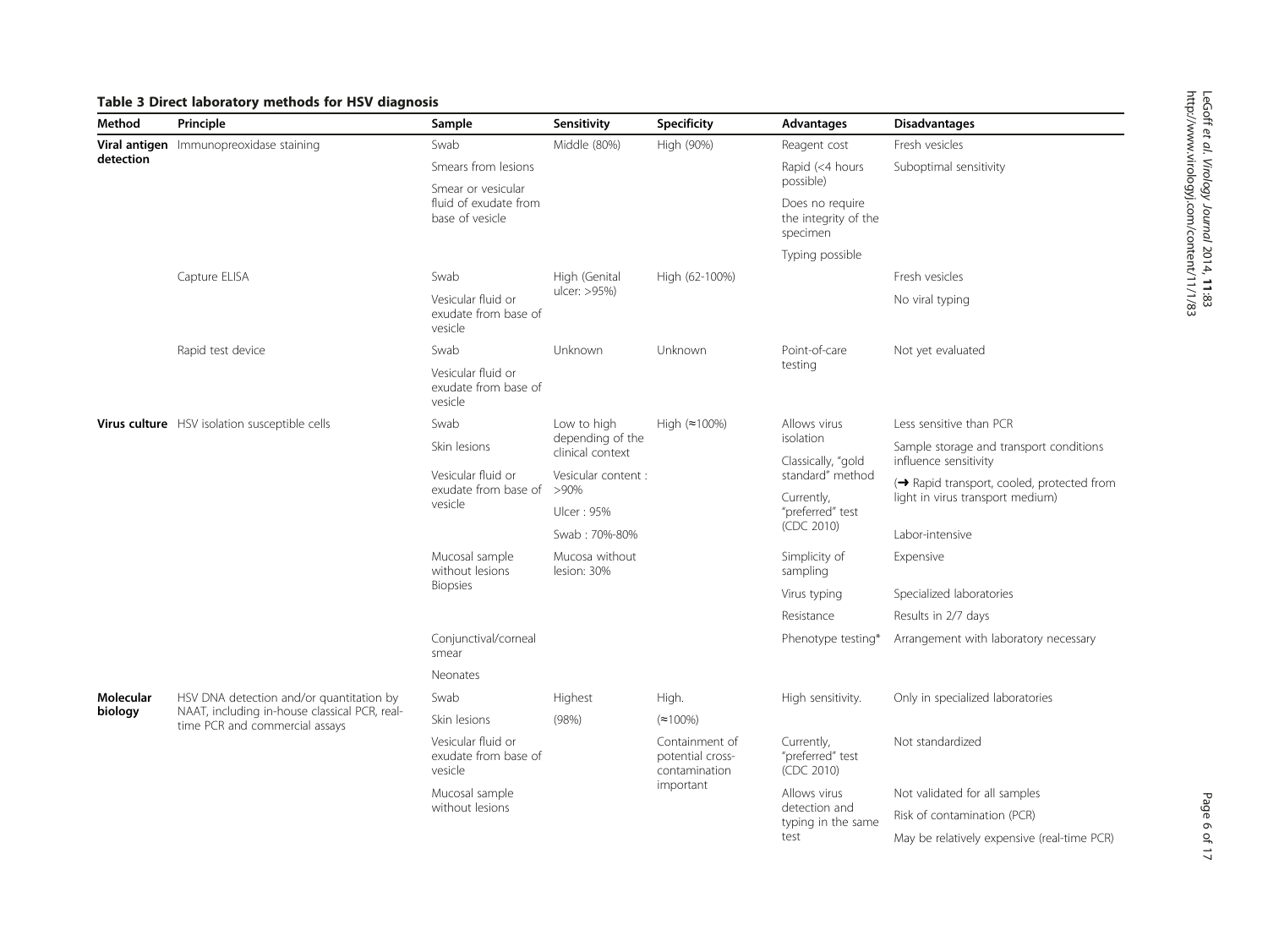|             |                                       |                                       |                               |                             | Rapid                                |                                                                          |  |
|-------------|---------------------------------------|---------------------------------------|-------------------------------|-----------------------------|--------------------------------------|--------------------------------------------------------------------------|--|
|             |                                       | Aqueous/vitreous                      |                               |                             | May be automated.                    |                                                                          |  |
|             |                                       | humor                                 | Cortico-spinal fluid<br>Blood |                             |                                      | Routine resistance genotyping not available                              |  |
|             |                                       |                                       |                               |                             |                                      |                                                                          |  |
|             |                                       |                                       |                               |                             | Resistance<br>genotyping             |                                                                          |  |
|             |                                       |                                       |                               | Method of choice<br>for CSF |                                      |                                                                          |  |
|             |                                       |                                       |                               |                             | <b>Real-time PCR:</b>                |                                                                          |  |
|             |                                       |                                       |                               |                             | Rapid amplification                  |                                                                          |  |
|             |                                       |                                       |                               |                             | Quantitative<br>analysis             |                                                                          |  |
|             |                                       |                                       |                               |                             | Reduced risk of<br>contamination     |                                                                          |  |
|             |                                       |                                       |                               |                             | Method of choice<br>for skin lesions |                                                                          |  |
| Cytological | Tzanck smears                         | Skin/mucosal lesions                  | Low                           | Low                         | Inexpensive                          | Fresh lesions                                                            |  |
| examination | Papanicolaou or Romanovsky stain      | Biopsies                              |                               |                             |                                      | low sensitivity and no distinction between                               |  |
|             |                                       | Conjunctival/corneal<br>smears        |                               |                             |                                      | HSV-1 and HSV-2, nor between HSV and<br>varicella zoster virus infection |  |
|             | Detection of infected cells by direct | Smears, Tissue                        | Middle                        | High                        | Inexpensive                          | Fresh vesicles                                                           |  |
|             | immunoflorescence                     | section Smear from<br>base of vesicle | (Genital ulcer: 70-<br>90%    | (>95%)                      | Rapid (<4 hours<br>possible)         | Suboptimal sensitivity                                                   |  |
|             |                                       |                                       | Asymptomatic : <              |                             | Typing possible                      | Time-consuming                                                           |  |
|             |                                       |                                       | 40-50%)                       |                             |                                      | Labor-intensive                                                          |  |
|             |                                       |                                       |                               |                             |                                      | Not standardized                                                         |  |

The detection of resistance mutations to anti-herpetic drugs (aciclovir) by HSV drug resistance genotyping is likely to supplant phenotypic testing in the next few years. NAAT: nucleic acid amplification test; CDC : Centers for Disease Control.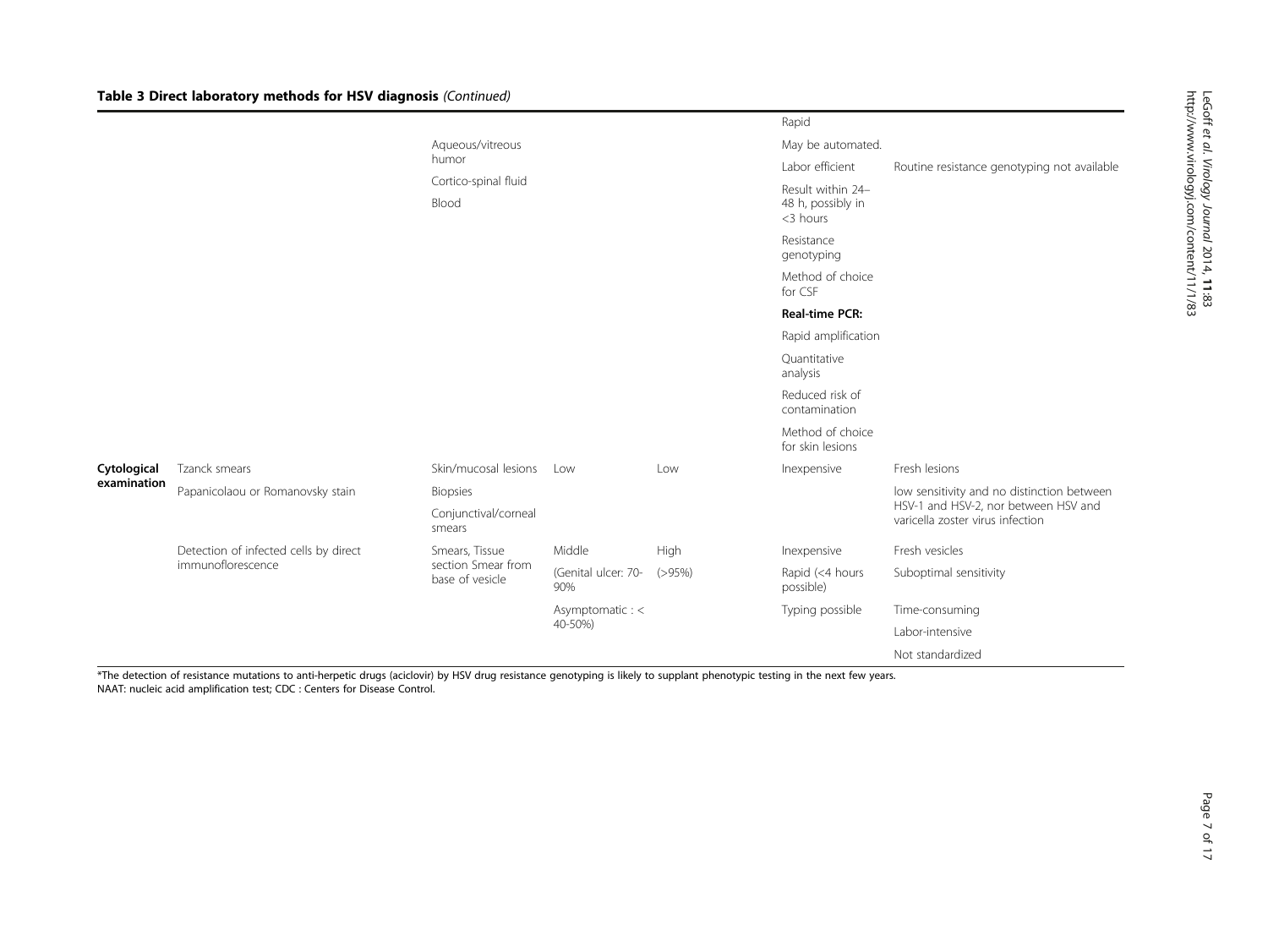<span id="page-7-0"></span>Table 4 Recommended sampling sites, type of sample and preferred diagnostic methods for genital herpes, adapted from Domeika and colleagues [[9\]](#page-15-0)

| Sampling site or type of sample                | Preferred diagnostic method                |
|------------------------------------------------|--------------------------------------------|
| Vesicule on skin and mucous<br>membranes Ulcer | NAAT; viral culture;<br>antigen detection* |
| Urethra (male)                                 | NAAT; antigen detection*                   |
| Cervix/urethra (female)                        | NAAT; antigen detection*                   |
| Urine (men and women)                          | NAAT; viral culture                        |
| Vulva/vagina (prepubertal girls)               | NAAT                                       |
| Vagina (women after hysterectomy)              |                                            |

\*Viral antigen detection by direct immunofluorescence on smears or enzyme immunoassay on swabs may offer a rapid diagnostic alternative in settings where culture or molecular diagnosis are not available. NAAT: nucleic acid amplification test.

in herpes culture, and allows viral typing. Typing of HSV using cell culture can be performed directly on infected cell cultures using fluorescein-labelled typespecific monoclonal antibodies by direct immunofluorescence which constitutes the most practicable procedure, or, eventually, by testing the cell supernatant by molecular assays [[28](#page-15-0)].

As standard virus isolation in tissue culture may be slow, in particular for samples with low viral titers, many laboratories now use centrifugation-enhanced (shell vial) culture methods combined with staining with a type-specific monoclonal antibody before the CPE onset to reduce viral isolation times [[29,30](#page-15-0)]. Shell vial culture can reduce viral isolation time from one to seven days to just 16-48 hours.

Genetically engineered cell lines have been developed to allow an early detection of HSV-1 and HSV-2 after an overnight incubation. The Enzyme Linked Virus Inducible System (ELVIS, Diagnostic Hybrids, Inc, USA) utilizes genetically engineered cell lines transfected with an inducible HSV promoter gene linked to anEscherichia coliLacZ reporter gene [\[31](#page-15-0)]. Replication of HSV in these cells induces galactosidase production, and infected cells stain blue when overlaid with an appropriate substrate [[32\]](#page-15-0). Typing can then be performed using type-specific antisera on any monolayers showing blue cells.

Diagnosis of HSV infection with tissue culture has low sensitivity because HSV is isolated from lesions in about 80% of primary infections but in only 25–50% of recurrent lesions, and in even fewer people whose lesions have begun to heal. Thus, fluid collected from intact blisters (vesicular or pustular lesions) will grow out in culture more than 90% of the time. By the time the lesions have crusted over, only about 25% of cultures will be positive. Failure to detect HSV by culture does not indicate an absence of HSV infection [\[26](#page-15-0)].

#### Antigen detection

Viral antigen can be easily detected by direct or indirect immunofluorescence (IF) assay using fluorescein-labelled type-specific monoclonal antibodies on smears, or by enzyme immunoassay (EIA) on swabs. For detecting HSV in lesions, the sensitivity of antigen detection tests may be the same as that of culture assay but is lower than nucleic acid amplification test sensibility [\[4\]](#page-14-0). As indirect IF assay and EIA perform satisfactorily in symptomatic patients, these direct methods may offer a rapid diagnostic alternative in settings where laboratory facilities are limited and where specimen handling and transportation conditions could inactivate the virus. This is true for remote locations where prolonged specimen transport time under inappropriate conditions may occur before delivery to the microbiology laboratory.

For immunofluorescent assays, the slide should be prepared by the laboratory using a cytospin method to guarantee the quality of the slide reading. Under a fluorescence microscope, infected cells will be recognized by the presence of a characteristic pattern of apple-green fluorescence in the nucleus and cytoplasm of the basal and parabasal cells.

Several EIA assays are commercially available but few have been FDA approved.

## Virus detection and quantification by molecular biology

Molecular biology has emerged for the last ten years as an attractive potent method to detect and possibly quantify HSV DNA. Most of NAATs are based on the PCR but some use a different approach for the amplification of nucleic acid.

Several procedures have been proposed to detect and/ or quantify HSV genomes in clinical samples, including in-house competitive PCR [[33\]](#page-15-0), PCR detection followed by DNA enzyme immunoassay hybridization [[34](#page-15-0)], realtime PCR assay [[4,5,](#page-14-0)[35,36\]](#page-15-0), and various commercially available kits. The majority of in-house or commercial PCR targeting the HSV genome are currently based on real-time PCR which allows both the detection and the quantification of HSV DNA in clinical samples. Compared with traditional PCR (also called end-point PCR) revealed either with agarose gel migration or enzyme hybridization assay, real-time PCR is faster, less laborintensive with minimal technical hands-on time and a lower risk of molecular contamination. Primers from HSV DNA sequence common to both HSV-1 and HSV-2 [HSV DNA polymerase, HSV thymidine kinase or glycoprotein B] may identify HSV DNA. In some assays, a melting curve at the end of real-time PCR helps discern HSV-1 from HSV-2 [\[4,5](#page-14-0)[,36](#page-15-0)]. Primers and probes from HSV DNA sequence specific to HSV-1 or HSV-2, including, gB, gD, or gG genes, allows also the amplification of one specific herpes type [\[35,37](#page-15-0)-[40\]](#page-15-0). In each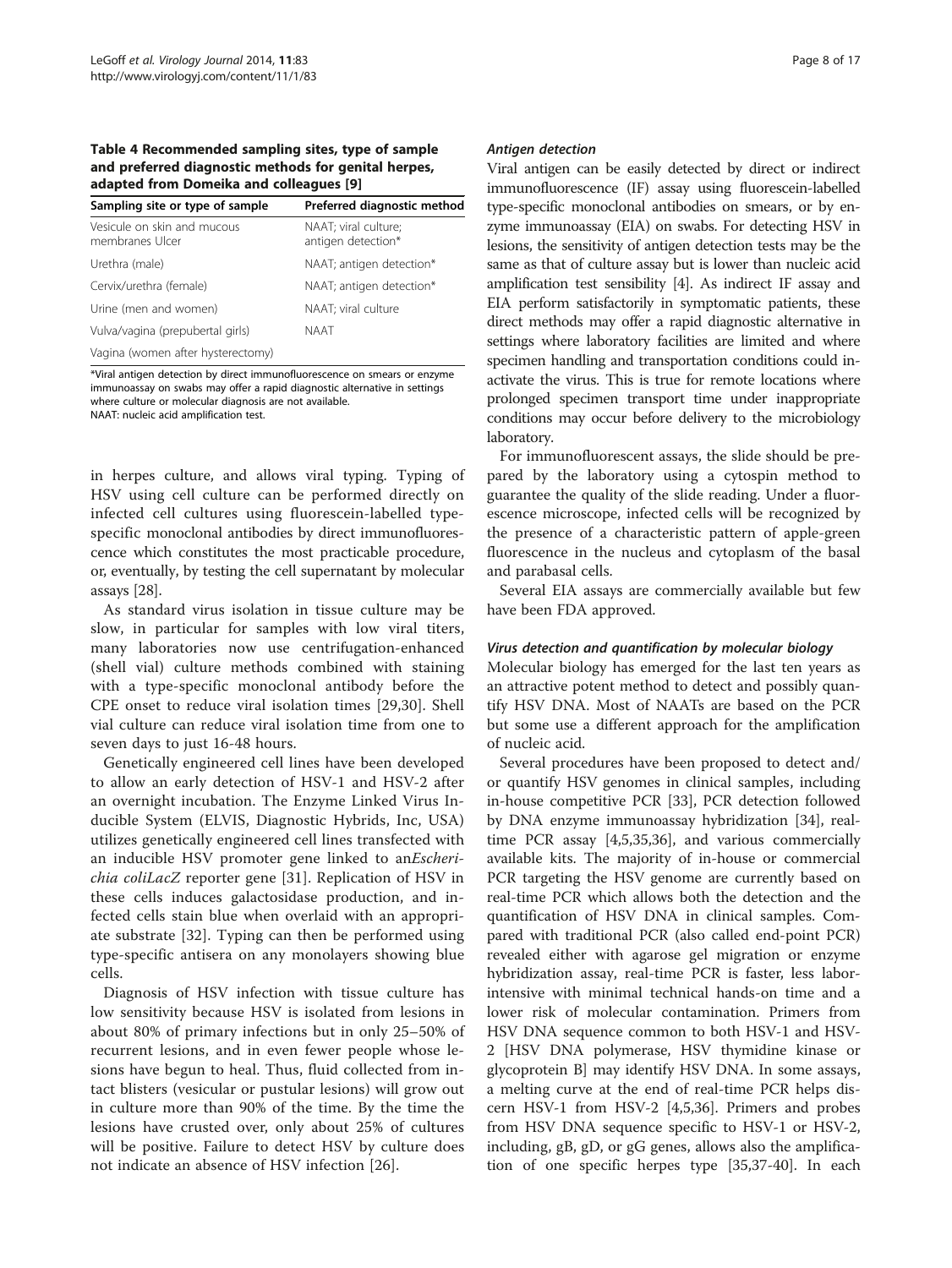experiment positive and negative controls should be run. In addition, the use of internal controls spiked before nucleic acid extraction is recommended to detect the presence of any amplification inhibitors that could lead to false-negative results.

PCR assays or other NAATs are the most sensitive test currently available to detect HSV in clinical samples. The detection rates of the PCR assays were shown to be 11–71% superior to virus culture [[26,41](#page-15-0)-[44\]](#page-15-0). Furthermore, NAAT allows the best detection of asymptomatic shedding of genital herpes beside symptomatic infections [[26\]](#page-15-0). However, failure to detect HSV by PCR does not indicate an absence of HSV infection, because viral shedding is intermittent [[11\]](#page-15-0).

Three NAATs have been approved by the US Food and Drug Administration for the testing of genital specimens (IsoAmp HSV Assay, BioHelix Corporation; MultiCode-RTx Herpes Simplex Virus 1 & 2 Kit, EraGen Biosciences, Inc.; BD ProbeTec Herpes Simplex Viruses (HSV I & 2) QX Amplified DNA Assays, BD Diagnostic Systems).

The IsoAmp HSV Assay uses isothermal helicasedependent amplification in combination with a disposable, hermetically-sealed, vertical-flow strip identification, limiting the technical hands-on time and risk of cross-contamination. Once DNA is purified from the sample, the assay has a total test-to-result time of about 1.5 hours. The diagnostic sensitivity and specificity are comparable to end-point PCR and are superior to culture-based methods. The performances have not been compared to real-time PCR assays. The assay is FDA approved for the detection of herpes simplex viruses (HSV) in genital and oral lesion specimens. The assay does not provide specific typing information to differentiate HSV-1 from HSV-2. The assay is not intended to be used for prenatal screening [\[45](#page-15-0)].

The MultiCode-RTx Herpes Simplex Virus 1 & 2 Kit utilizes real-time PCR molecular detection. MultiCode-RTx technology site-specifically incorporates an isoG triphosphate, covalently attached to a DABCYL quencher, opposite an isoC base that is adjacent to a 5′ fluorescent label in one of the primers. PCR amplification is performed using the Roche LightCycler 1.2 instrument. Incorporation of the quencher-labeled nucleotide causes a decrease in assay fluorescence when the product is a double-stranded DNA molecule. The PCR primers target a type-specific DNA sequence within the herpes simplex virus glycoprotein B gene. The MultiCode-RTx Herpes Simplex Virus 1 & 2 Kit is indicated for use in the detection and typing of HSV-1 or HSV-2 in vaginal lesion swab specimens from symptomatic female patients. The assay provided similar sensitivity and specificity compare to two other commercial real-time PCR assays on CSF samples [\[46](#page-15-0)].

The BD ProbeTec Herpes Simplex Viruses (HSV-1 & -2) QX Amplified DNA Assay is a fully automated assay for HSV-1 and HSV-2 molecular detection and typing on the BD Viper™ System. The PCR primers target a type-specific DNA sequence within the HSV glycoprotein G gene. It is approved for the detection and differentiation of HSV-1 and HSV-2 in anogenital samples. It has been compared to HSV culture and a laboratory-developed real-time PCR assay with 508 clinical specimens. The sensitivity of HSV-2 detection ranged from 98.4-100% depending on the analytical approach, while the specificity ranged from 80.6%, compared to the less sensitive culture method, to 97.0%, compared to PCR. For HSV-1, the sensitivity and specificity ranges were 96.7-100% and 95.1-99.4%, respectively [[47](#page-15-0)].

#### Indirect serological diagnosis of herpetic infections

Detection of HSV-specific IgG antibodies can be done sensitively by several immunological methods. Serologic diagnosis of HSV infections and HSV type-specific antibody testing are summarized in Table [5](#page-9-0), and commercially available assays approved by the Food and Drug Administration (FDA, United States) in Table [6.](#page-10-0) Accurate type-specific HSV serologic assays are based on the detection of HSVspecific gG1 (HSV-1) and gG2 (HSV-2) antibodies using native, purified or recombinant gG1 or gG2 as antigens. Serological assays based on antigen preparations from whole virus or from crude infected-cell protein mixtures detect predominantly type-common antibodies, may have low sensitivity in detecting HSV-2 antibodies in HSV-1– seropositive patients, or may incorrectly type antibodies in patients with only HSV-1 or HSV-2 infection. Some commercial assays described as "type-specific" are actually based on relative reactivity of serum antibodies to crude preparations of HSV-1 versus HSV-2 antigens. The accuracy of such tests for HSV-2 antibody detection is low compared with glycoprotein G–based tests, and their use is not recommended [\[48](#page-15-0)].

Type-specific IgG antibodies are negative in early presentations of herpes disease, and become detectable two weeks to three months after the onset of symptoms and persist indefinitely. Thus, immediately after infection there is a 'window' in which testing for antibodies will give a negative result. Consequently, primary HSV infections can be documented by using any serologic methods to show seroconversion with paired sera. HSV IgM testing substantially increased the ability to detect early infection in patients who lack detectable IgG, but may be negative during primary disease. IgM testing can also be positive during reactivation of disease and cannot be used to distinguish primary from recurrent infection. Because of these limitations, HSV IgM testing has limited availability in routine diagnostic settings and cannot be recommended in routine clinical practice.

Gold standard noncommercial tests for HSV-2 include the immunodot enzyme assay (developed at Emory University, Atlanta, Georgia, United States), the Western blot test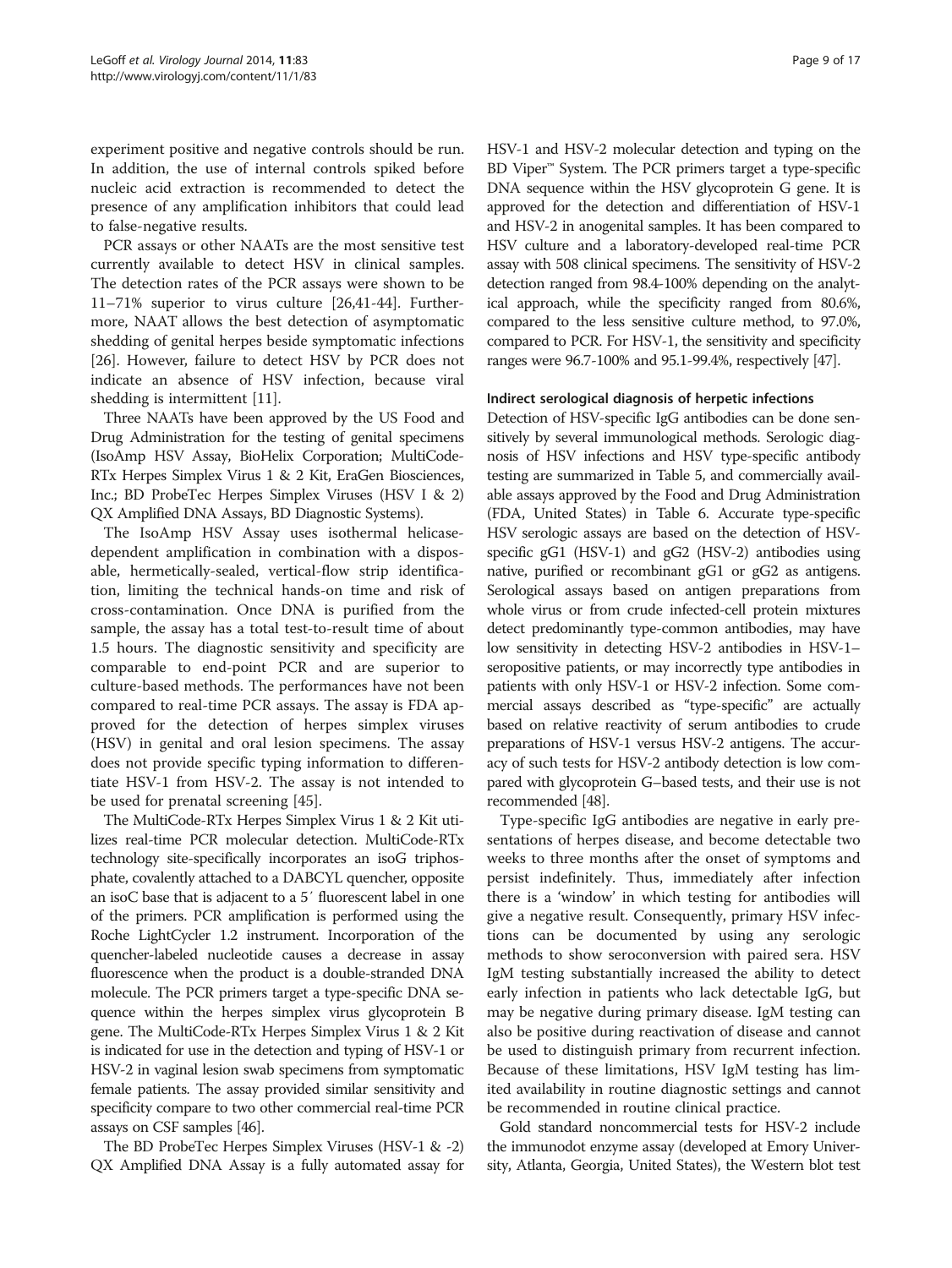# <span id="page-9-0"></span>Table 5 Indirect serological assays for HSV diagnosis

| Method                 | Principle                           | Sample                  | Sensitivity                 | <b>Specificity</b>          | Advantages                                                                                                                             | <b>Disadvantages</b>                       |
|------------------------|-------------------------------------|-------------------------|-----------------------------|-----------------------------|----------------------------------------------------------------------------------------------------------------------------------------|--------------------------------------------|
| Western blot           | Western blot HSV-1                  | Serum                   | $\approx 100\%$             | $\approx 100\%$             | Reference ("gold standard") test proposed by University of Washington (USA)                                                            | Not commercially<br>available              |
|                        |                                     |                         |                             |                             | [UW-WB]                                                                                                                                | Expensive                                  |
|                        | Western blot HSV-2                  |                         |                             |                             | Specific of HSV-1 and HSV-2                                                                                                            | 2-3 days for results                       |
|                        |                                     |                         |                             |                             | Detect early sero-conversion to HSV-2 in patient with prior HSV-1 infection                                                            |                                            |
|                        |                                     |                         |                             |                             | Earliest sero-conversion : 13 days                                                                                                     |                                            |
| Enzyme<br>immune-assay | Monoclonal<br>antibody-blocking EIA | Serum'                  | $\approx 100\%$<br>(African | $\approx 100\%$<br>(African | Reference ("gold standard") test proposed by the Central Public Health Laboratory in<br>the United Kingdom; 98% concordance with WU-WB | Not commercially<br>available              |
|                        |                                     |                         | sera: 98%)                  | sera: 97%)                  | Distinguish between HSV-1 and HSV-2                                                                                                    |                                            |
| Enzyme<br>immune-assay | <b>ELISA</b>                        | Serum                   | 93-98%                      | 93-99%                      | Commercially available                                                                                                                 | May lack of sensitivity<br>and specificity |
|                        |                                     |                         |                             |                             | Distinguish between HSV-1 and HSV-2                                                                                                    | Lack of specific on<br>African sera        |
| Point of care<br>tests | Immuno-filtration                   | Serum<br>Capillaryblood | 96%                         | 87-98%                      | Less expensive than Western blot                                                                                                       | Commercially available<br>only for HSV-2   |
|                        |                                     |                         |                             |                             | Accurate results rapidly (6 min.)                                                                                                      | Expensive                                  |
|                        |                                     |                         |                             |                             | Easily to carry out                                                                                                                    | Not for large volume<br>screening          |
|                        |                                     |                         |                             |                             | Detects seroconversion within 4 weeks of presentation of 80% of patients with HSV-2<br>episodes                                        | Complexity nonwaived<br>(moderate)         |

ELISA:Enzyme-linked immunosorbent assay; EIA: Enzyme immunoassay;

UW-WB: Western blot test developed at the University of Washington.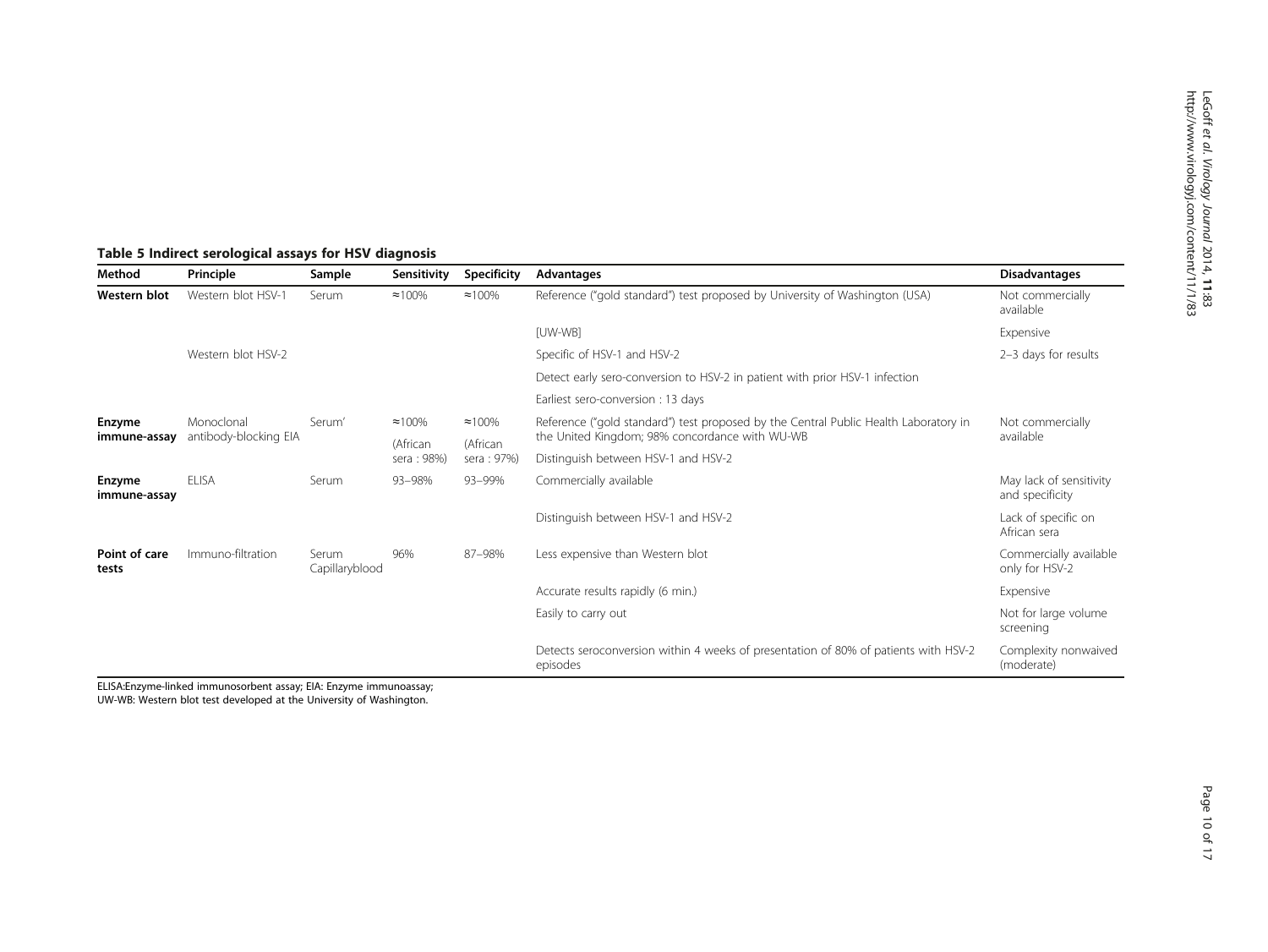|                                                                                    |                   |                                           |                                                |             | $HSV-1$            |             | $HSV-2$            |
|------------------------------------------------------------------------------------|-------------------|-------------------------------------------|------------------------------------------------|-------------|--------------------|-------------|--------------------|
| Assay                                                                              | Manufacturer      | Format                                    | <b>Collection method</b>                       | Sensitivity | <b>Specificity</b> | Sensitivity | <b>Specificity</b> |
| <b>Biokit HSV-2 Rapid Test</b>                                                     | <b>Biokit</b>     | Point of care                             | Heparinized capillary<br>whole blood, serum    | <b>NA</b>   | <b>NA</b>          | 93%-96%     | 95%-98%            |
| HerpeSelect HSV-1 and HSV-2 Immunoblot                                             | Focus Diagnostics | Western blot with<br>recombinant proteins | Serum                                          | 99.3%       | 95.1%              | 97.3%       | 93.7%              |
| HerpeSelect HSV-1 ELISA, HerpeSelect HSV-2 ELISA                                   | Focus Diagnostics | <b>ELISA</b>                              | Serum                                          | 91.2%-96%   | 92. 3%-95.2%       | 96.1% -100% | 97.0%-96.1%        |
| CaptiaHsv 1 IgG Type Specific Elisa Kit&CaptiaHsv<br>2 IgG Type Specific Elisa Kit | Trinity Biotech   | <b>ELISA</b>                              | Serum                                          | 87.9%-87.7% | 100%-98.2%         | 96.7%-100%  | 90.3%-91.5%        |
| Liaison HSV-1 & Liaison HSV-2 Type SpecificIgGAssay                                | <b>Diasorin</b>   | <b>ELISA</b>                              | Serum                                          | 96.9%-98.7% | 91.3%-96.8%        | 98.1%-94.8% | 98.0%-97.3%        |
| Zeus ELISA HSV GG-2 IgG Test System & Zeus ELISA<br>HSV GG-1 lgG Test System       | Zeus Scientific   | <b>ELISA</b>                              | Serum                                          | 96.8%       | 97.1%              | 98.8%       | 100%               |
| BioPlex HSV-1 & HSV-2 lgG panel                                                    | Biorad            | Luminex                                   | Serum, lithium heparini<br>plasma, EDTA plasma | 100%-100%   | 98. 3%-97.4%       | 99.4%-100%  | 100%-100%          |
| Elecsys HSV-1 IgG and HSV-2 IgG assays                                             | Roche Diagnostics | Chemiluminescence                         | Serum, lithium heparin<br>plasma, EDTA plasma  | 94.2%-91.0% | 90. 3%-95.7%       | 93.6%-97.8% | 98.7%-98.7%        |

# <span id="page-10-0"></span>Table 6 Commercially available serological assays for HSV diagnosis approved by the Food and Drug Administration (US) (FDA, 2013)

NA: Not Applicable.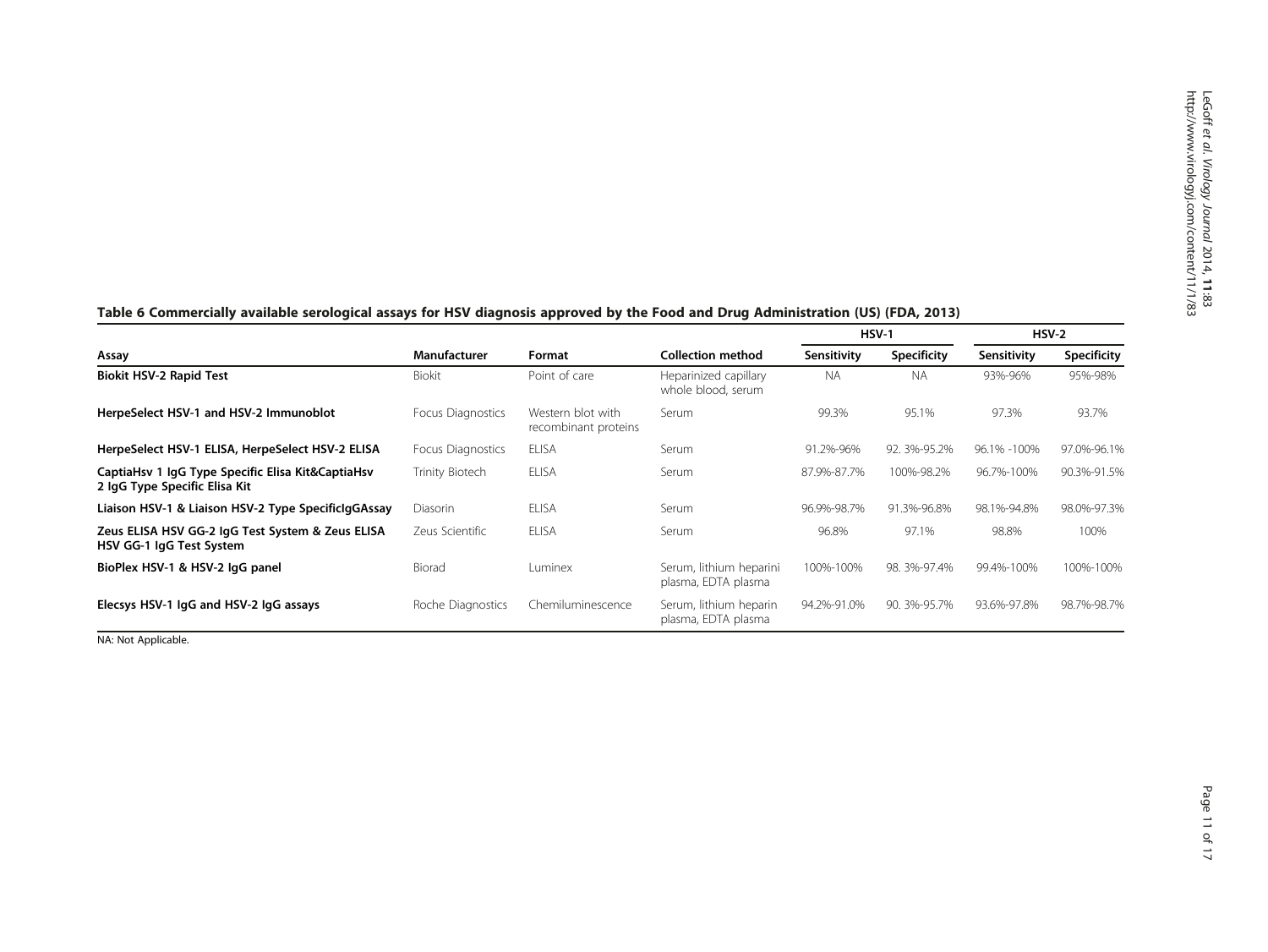(developed at the University of Washington (UW-WB)), and the monoclonal antibody-blocking enzyme immunoassay (developed by the Central Public Health Laboratory, London, United Kingdom) [\[49,50\]](#page-15-0). These tests are used in their respective specialized reference laboratories but are not replicable in many settings, thereby limiting their suitability for large-scale epidemiologic studies. The UW-WB test has been used as a gold standard in several studies, including the evaluation of commercial serological assays required for clearance by the FDA, and in the evaluation of the performance of other gold standard tests. Despite its excellent performance, Western blot remains primarily a research tool. At present, Western blot is not FDA approved, and requires a high level of technical ability, time, and expense to perform.

Type-specific HSV glycoprotein G (gG)-based ELISA became commercially available in 1999. The sensitivities of these gG type-specific tests for the detection of HSV-2 antibody vary from 80–98%, and false-negative results might be more frequent at early stages of infection [\[51](#page-15-0)]. The specificities of these assays are ≥96%. The tests approved for use in the USA have sensitivity of 97–100% and specificity of 94–98%, when measured in comparison with the Western blot. False-positive results can occur, especially in patients with a low likelihood of HSV infection. Repeat or confirmatory testing might be indicated in some settings, especially if recent acquisition of genital herpes is suspected [[51\]](#page-15-0). Some HSV-2 strains have been identified with mutations or deletions in gG2-gene leading either to the lack of gG-2 expression or the production of truncated forms [\[52,53](#page-16-0)]. Infections with such variants caused genital lesions similar to wild HSV-2 infection but immune response to gG-2 were either reduced or absent [\[52,53](#page-16-0)]. Negative detection of type-specific HSV-2 antibodies does not eliminate the rare possibility of a HSV-2 infection. HSV-2 DNA detection or HSV-2 isolation in cell culture along with a negative serology beyond the primary infection suggests an infection with a gG-2 deficient HSV-2 strain.

HerpeSelect® ELISA tests (HerpeSelect® 1 ELISA IgG Herpes Simplex Virus-1 (HSV-1) ELISA IgG; HerpeSelect® 2 ELISA IgG Herpes Simplex Virus-2 (HSV-2) ELISA IgG,Focus Technologies, Inc., Cypress, CA [formerly MRL Diagnostics]) are FDA approved, widely available and have been extensively studied [\[51](#page-15-0)[,54-57](#page-16-0)].

Point-of-care rapid tests can also provide results for HSV-2 antibodies from capillary blood or serum during a clinic visit. These immunoassays are designed to use capillary blood from a finger stick (or serum) and typically employ lateral flow of serum through a membrane containing a dot of gG1 or gG2 antigen. When serum is applied to the kit, a visual color change develops (pink dot) if herpes antibodies are present. Despite a reported inter-operative variability of 5-10% in test interpretation, these point-of-care tests perform relatively well with sensitivities ≥91% and specificities ≥94% [[48\]](#page-15-0). The major benefit of point-of-care assays is that they give results rapidly (potentially while the patient is still in the clinical site,) allowing for more timely patient education and counseling. The major drawback of these tests is their cost relative to herpes ELISA-based systems.

If genital lesions are present, type-specific serology and direct virus testing can help to establish if the episode is a new HSV infection or reactivation (Table 7).

Type-specific HSV antibodies can take from 2 weeks to 3 months to develop. Thus, in a person with newly acquired herpes the initial absence of IgG antibodies specific for gG and subsequent development of such antibodies after 12 weeks confirms new HSV infection. The distinction between newly acquired HSV and reactivated HSV is helpful for epidemiological studies, and is sometimes helpful clinically for management of

|                             | <b>HSV-2 detection</b><br>by direct method | $HSV-1-$<br>specific IgG | $HSV-2-$<br>specific IgG | Interpretation                                                                                                  |
|-----------------------------|--------------------------------------------|--------------------------|--------------------------|-----------------------------------------------------------------------------------------------------------------|
| First assessment of genital | Positive                                   | Positive or              | Negative                 | Acute HSV-2 infection                                                                                           |
| <b>lesions</b>              |                                            | negative                 |                          | Repeat HSV-2-specific serology within 15-30 days                                                                |
|                             | Positive                                   | Positive or<br>negative  | Positive                 | Recurrent HSV-2 infection with HSV-2 infection acquired at least<br>6 weeks ago                                 |
| No lesions                  | <b>NA</b>                                  | Negative                 | Negative                 | Patients at risk for acquiring orolabial or genital HSV-1 infection and/<br>or HSV-2 infections                 |
|                             | <b>NA</b>                                  | Positive                 | Negative                 | Patients at risk for acquiring orolabial or genital HSV-2 infections                                            |
|                             | <b>NA</b>                                  | Positive                 | Positive                 | HSV-1 and HSV-2 past-infections                                                                                 |
| Recurrentgenitallesions     | Positive                                   | Positive or<br>negative  | Positive                 | Recurrent HSV-2 infection                                                                                       |
|                             | Negative                                   | Negative                 | Positive                 | Possible recurrent HSV-2 infection Other potential causes of genital<br>ulcerative disease should be considered |

Table 7 Virological and serological approach to HSV-2 diagnosis in the presence and absence of genital lesions, adapted from Gupta and colleagues [[5\]](#page-14-0)

NA: Not applicable.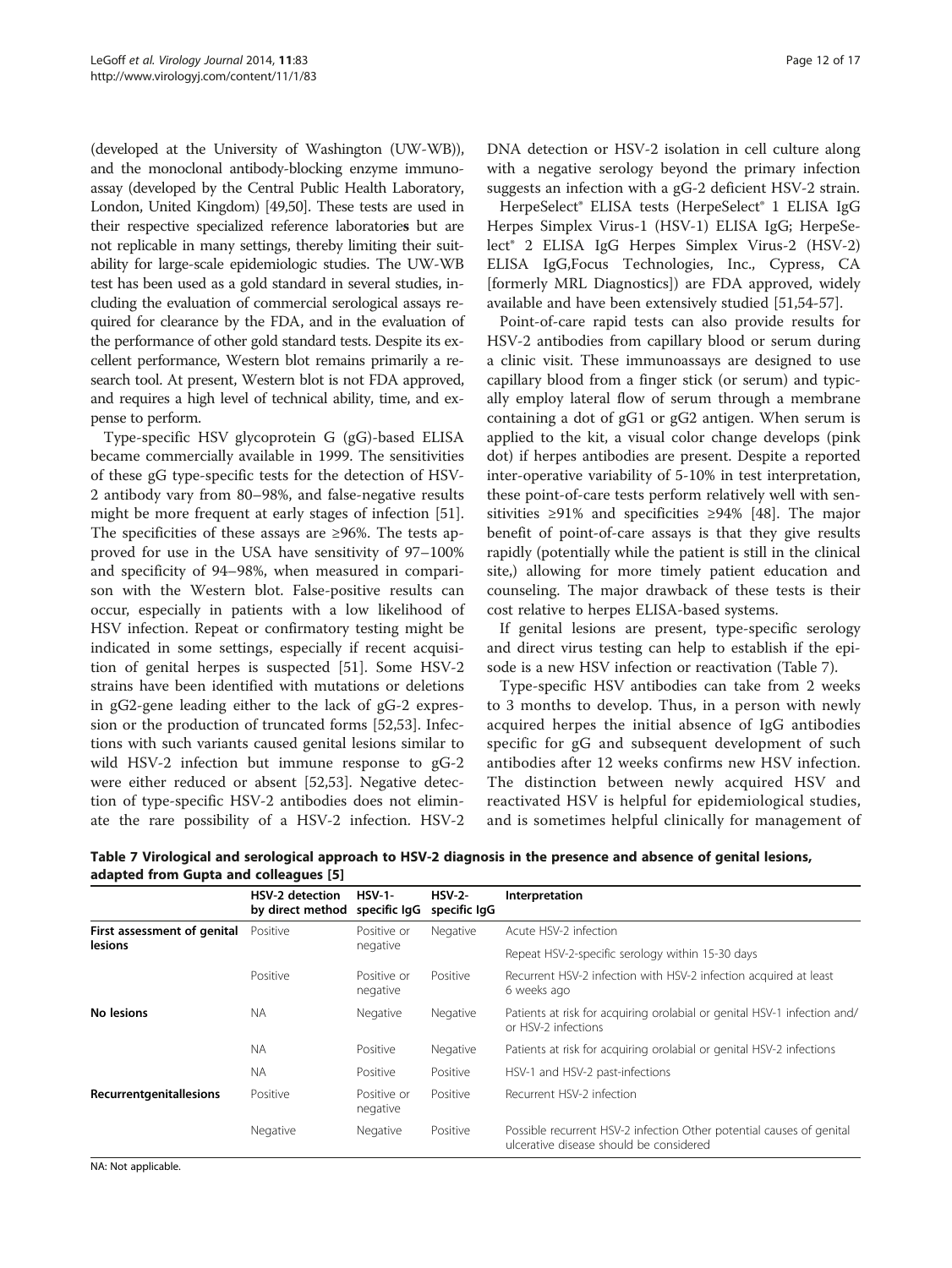psychosocial issues, because it can help clarify the source of infection.

Because nearly all HSV-2 infections are sexually acquired, the presence of type-specific HSV-2 antibody implies anogenital infection; thus, education and counseling appropriate for people with genital herpes should be provided. The presence of HSV-1 antibody alone is more difficult to interpret. The majority of people with HSV-1 antibody have oral HSV infection acquired during childhood, which might be asymptomatic. However, acquisition of genital HSV-1 appears to be increasing, and genital HSV-1 also might be asymptomatic.

Taken together, type-specific HSV serological assays might be useful in the following situations (Table 8):

- Recurrent genital symptoms or atypical symptoms with negative HSV cultures;
- Clinical diagnosis of genital herpes without laboratory confirmation;
- Partner with genital herpes.

In addition, HSV serologic testing should be included in a comprehensive evaluation for STIs among people with multiple sex partners, HIV infection, and men who have sex with men who are at increased risk for HIV acquisition. Screening for HSV-1 or HSV-2 in the general population is not recommended, due to concerns that HSV-2 diagnosis provides no benefit and could lead to psychosocial sequelae (Table 8).

However some data suggest that most people are interested in HSV-2 testing, which may result in safer sex practice. A review examined studies that measured the short and long-term psychosocial effects resulting from serological diagnosis of HSV-2 in persons without recognized symptoms of genital herpes infection [\[58\]](#page-16-0). Overall HSV-2 serological testing did not result in long-term psychosocial harm in most people. Recently a study conducted in pregnant women showed that serotesting sexual partners of pregnant women for HSV reduced the frequency of unprotected genital sex acts in pregnant women at known risk of HSV-2 acquisition compare to HSV-2-seronegative women with partners who were negative or not tested [[59\]](#page-16-0).

## Therapeutic monitoring: drug resistance testing

Long-term prophylaxis and treatment with antiviral drugs targeting the viral DNA polymerase (DNA pol) can result in the development of resistance [\[60\]](#page-16-0). The prevalence of acyclovir-resistant HSV is about 1% in immunocompetent individuals and increases in immuncompromised patients, 5% in HIV-seropositive individuals and 30% in hematopoietic stem cell recipients [[61,62\]](#page-16-0). Antiviral drugs such as acyclovir or valacyclovir inhibit the viral DNA pol in triphosphorylated form, the

#### Table 8 Indications of type specific serology

| Context                                                                                     | Indication and interpretation                                                                                                                                                                                                                                                               |
|---------------------------------------------------------------------------------------------|---------------------------------------------------------------------------------------------------------------------------------------------------------------------------------------------------------------------------------------------------------------------------------------------|
| Asymptomatic patients                                                                       | Not routinely recommended                                                                                                                                                                                                                                                                   |
| Confirmation of clinical diagnosis                                                          | HSV-2 antibodies are supportive of<br>a diagnosis of genital herpes.                                                                                                                                                                                                                        |
| History of recurrent or atypical<br>genital disease with direct virus<br>detection negative | HSV-1 antibodies do not<br>differentiate between genital and<br>oropharyngeal infection.                                                                                                                                                                                                    |
|                                                                                             | Counseling of HSV-2 IgG-negative,<br>HSV-1 IgG-positive patients should<br>take into account that HSV-1 is an<br>uncommon cause of recurrent<br>genital disease.                                                                                                                            |
| First-episode genital herpes                                                                | Differentiation between primary<br>and established infection quides<br>counseling and management.                                                                                                                                                                                           |
|                                                                                             | At the onset of symptoms, the<br>absence of HSV IgG against the<br>virus type detected in the genital<br>lesion is consistent with a primary<br>infection.                                                                                                                                  |
|                                                                                             | Seroconversion should be<br>demonstrated at follow-up.                                                                                                                                                                                                                                      |
| Partner with genital herpes                                                                 | Knowledge of infection status can<br>guide patient education and<br>counseling if the partnership is<br>discordant.                                                                                                                                                                         |
| Pregnant women                                                                              | Not routinely recommended.                                                                                                                                                                                                                                                                  |
|                                                                                             | HSV-1 and/or HSV-2 seronegative<br>women should be counseled<br>about strategies to prevent a new<br>infection with either virus type dur-<br>ing pregnancy.                                                                                                                                |
| HIV infected patients                                                                       | Not routinely recommended.                                                                                                                                                                                                                                                                  |
|                                                                                             | Although HSV-2 seropositivity in-<br>creases the risk of HIV transmission<br>and frequent HSV recurrences aug-<br>ment HIV replication, there is lim-<br>ited evidence to inform the<br>management of HSV-2 co-infection<br>in HIV-infected patients without<br>symptoms of genital herpes. |
|                                                                                             | Limited data suggest an increased<br>risk of perinatal HIV transmission<br>among HSV-2 seropositive HIV-<br>infected women. As the evidence<br>is not consistent, testing of HIV-<br>positive pregnant women is not<br>routinely recommended.                                               |

first phosphorylation step ensured by the viral thymidine kinase (TK) and the subsequent steps by host cell kinases. Therefore mutations in both DNA pol and TK may confer resistance to antiviral drugs (Table [9\)](#page-13-0). Because a functional TK may be dispensable but not the DNA pol for HSV replication, there is a higher probability of inducing a viable acyclovir-resistant virus by a mutation in the UL23 gene coding for TK than by a mutation in the UL30 gene coding for DNA pol.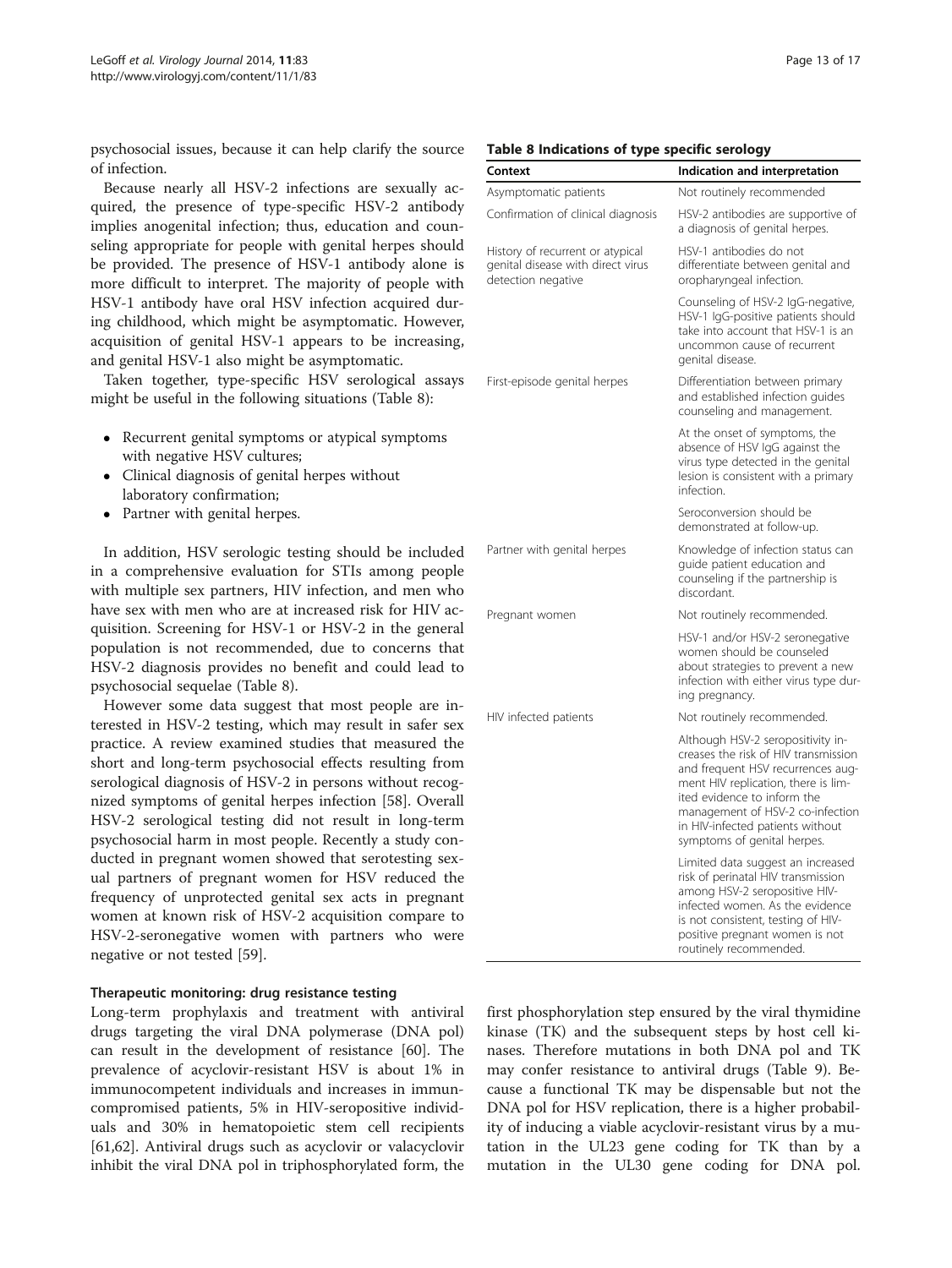<span id="page-13-0"></span>Table 9 Molecular changes associated with anti-herpetic drugs resistance in thymidine kinase (TK) and DNA polymerase (DNA pol) genes of Herpes simplex virus type 1 (HSV-1) and type 2 (HSV-2) according to amino acid mutations, stop codon and nucleotide insertion or deletion reported in the literature [\[29](#page-15-0)-[34\]](#page-15-0)<br>Cano and Drug Aminoacidmutations<sup>a</sup> Stop codon<sup>a</sup> Nucleotide ins

| Gene          | Drug        | Aminoacidmutations <sup>a</sup>                                                                                                                                                                                                                                                                                                                                                                                                         | Stop codon <sup>a</sup>                                                                  | Nucleotide insertion/deletion <sup>b</sup>                                                                                                              | Association of mutations <sup>®</sup> |
|---------------|-------------|-----------------------------------------------------------------------------------------------------------------------------------------------------------------------------------------------------------------------------------------------------------------------------------------------------------------------------------------------------------------------------------------------------------------------------------------|------------------------------------------------------------------------------------------|---------------------------------------------------------------------------------------------------------------------------------------------------------|---------------------------------------|
| HSV-1 TK      | <b>ACV</b>  | R51W, Y53P/D/H, D55N, G56S/V, P57H, K62N, H58R/L,<br>G59R/Y/W, G61V, K62N, T63A/I/S, T64A/S, T65N, E83K,<br>P84S, V87H, T103P, Q104H, H105P, Q125E/L, M128A/F,<br>G129D, G144N/R, A156V, D162A, R163H/C, A167V,<br>A168T, L170P, Y172C/F, P173L/R, A174P, A175V, R176Q,<br>L178R, S181N, Q185R, V187M, A189V, G200C/D, T201P,<br>G206R, L208H, R216C/H/S, R220C/H, R222C/H, L227F,<br>Y239S, T245M/P, T287M, L297S, L315S, C336Y, L364P | Y53, S74, E95, T103, Q104,<br>R176, Q250, Q261, R281,<br>L341, C336, Q342, L364,<br>A375 | 133-136, 153-155, 180-183, 184-187<br>430-436, 437-438, 455-458, 460-464,<br>464-465, 548-553.615-619, 666-669,<br>853-856, 878-880, 896-900, 1061-1064 |                                       |
| HSV-2 TK      | <b>ACV</b>  | R34C, R51W, G56E, G59P, P85S, N100H, Q105P, T131P,                                                                                                                                                                                                                                                                                                                                                                                      | A28, L69, D137, Q222,                                                                    | 215-217, 219-222222, 439-440, 452,                                                                                                                      | R272V + P273S + D74R                  |
|               |             | R177W, S182D, S182N, V192M, T202A, R217H, R221H,<br>R221C, R223H, L228I, D229H, R272V, P273S, D274R,<br>T288M,C337Y                                                                                                                                                                                                                                                                                                                     | Y240, T264                                                                               | 467, 519-521, 551-556, 586-591,<br>626-628, 808-812                                                                                                     | P85S + N100H + V192M                  |
| HSV-1 DNA pol | <b>ACV</b>  | D368A, E370A, V462A, K532T, Y557S, Q570R, D581A,                                                                                                                                                                                                                                                                                                                                                                                        |                                                                                          |                                                                                                                                                         | A719V + V904M                         |
|               |             | G597K/D, A605V, Q618H, Y696H, R700G, L702H, V714M,<br>V715M, F716L, A719V/T, S724N,E771Q, L774F, L778M,                                                                                                                                                                                                                                                                                                                                 |                                                                                          |                                                                                                                                                         | $A327T + A605V$                       |
|               |             | D780N, L782I, P797T, E798K, L802F, V183M,<br>N815L/S/T/V/Y/E, Y818C, T821M, G841S/C, R842S,<br>S889A, F891C/Y, V892S, D907V, I922N/T, Y941H, V958L,<br>R959H, N961K, D1070N                                                                                                                                                                                                                                                             |                                                                                          |                                                                                                                                                         | T566A + A605V                         |
|               | <b>FCV</b>  | N494S, A605V, F716L, A719V,A719T, S724N, L778M,                                                                                                                                                                                                                                                                                                                                                                                         |                                                                                          |                                                                                                                                                         | A719V + V904M                         |
|               |             | D780N, L782I, E798K, F891C, D907V, V958L                                                                                                                                                                                                                                                                                                                                                                                                |                                                                                          |                                                                                                                                                         | $A327T + A605V$                       |
|               |             |                                                                                                                                                                                                                                                                                                                                                                                                                                         |                                                                                          |                                                                                                                                                         | $S724N + A916V$                       |
|               | <b>CDV</b>  | A136T, R700H, R700M, S724N, T821M, L1007H, I1028T                                                                                                                                                                                                                                                                                                                                                                                       |                                                                                          |                                                                                                                                                         |                                       |
|               | $ACV + FCV$ | A605V, F716L, A719V, A719T, S724N, L778M, D780N,                                                                                                                                                                                                                                                                                                                                                                                        |                                                                                          |                                                                                                                                                         | A719V + V904M                         |
|               |             | L782I, E798K, F891C, D907V, V958L                                                                                                                                                                                                                                                                                                                                                                                                       |                                                                                          |                                                                                                                                                         | $A327T + A605V$                       |
|               | $ACV + CDV$ | T821M                                                                                                                                                                                                                                                                                                                                                                                                                                   |                                                                                          |                                                                                                                                                         |                                       |
| HSV-2 DNA pol | <b>ACV</b>  | E250Q, R628C, E678G, A724V, S725G, D785N, D912N/V                                                                                                                                                                                                                                                                                                                                                                                       |                                                                                          |                                                                                                                                                         |                                       |
|               | <b>FCV</b>  | S725G, S729N, L783M, D912V                                                                                                                                                                                                                                                                                                                                                                                                              |                                                                                          |                                                                                                                                                         |                                       |
|               | $ACV + FCV$ | S725G, D912V                                                                                                                                                                                                                                                                                                                                                                                                                            |                                                                                          |                                                                                                                                                         |                                       |

<sup>a</sup>The number is the amino acid position in the protein. The two letters correspond respectively to the wild type amino acid and the mutated amino acid. b Nucleotide numbering TK: thymidine kinase, DNA pol: DNA polymerase, ACV: aciclovir, FCV: foscarnet, CDV: cidofovir.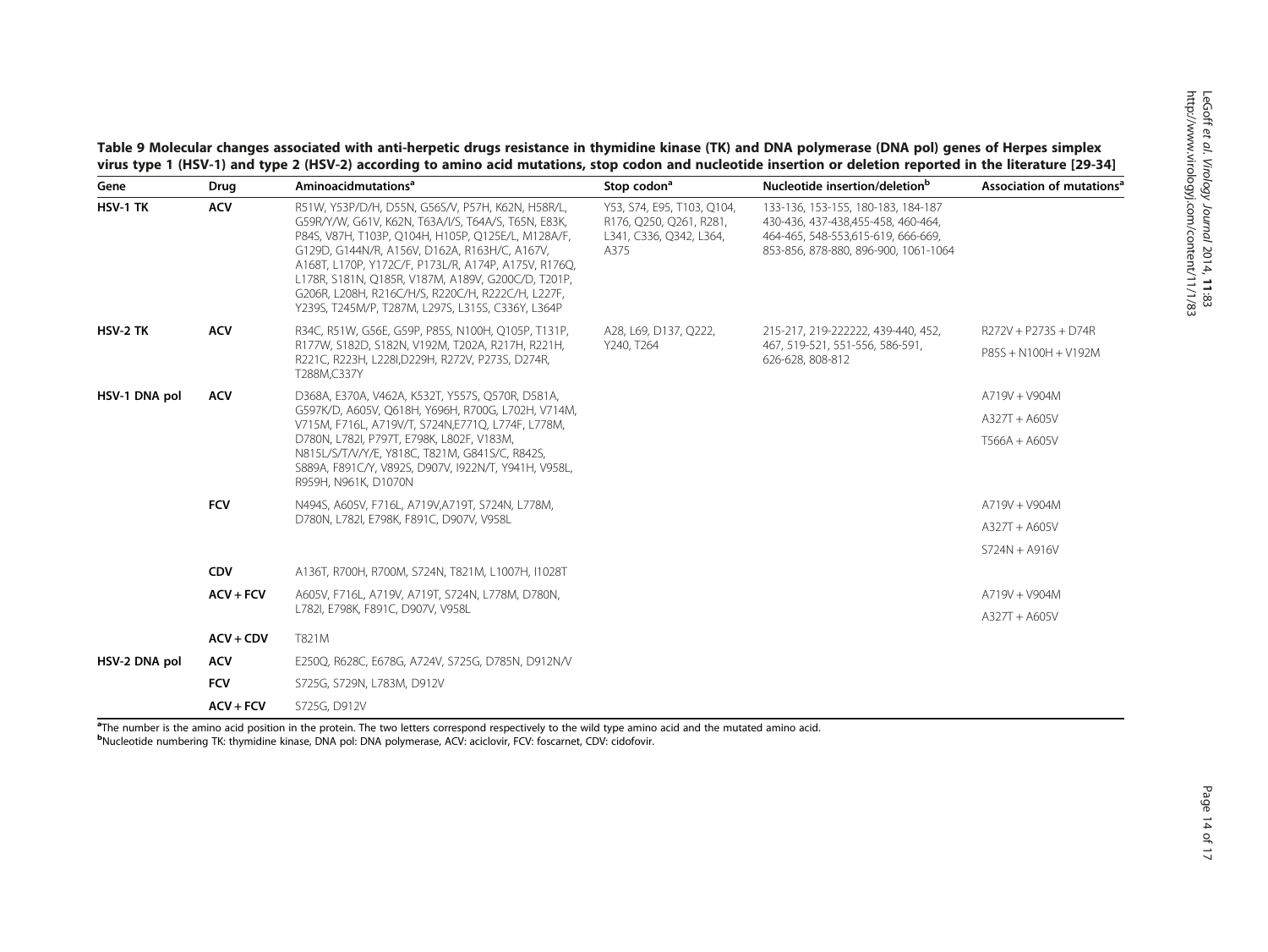<span id="page-14-0"></span>Accordingly, 95% of clinical isolates exhibiting acyclovir resistance harbor mutations in UL23 gene [\[61,62](#page-16-0)].

Resistance may be suspected when lesions persist for more than 1 week after initiating antiviral treatment or the emergence of new satellite lesions during treatment. A virological confirmation helps health care professionals choose among different treatment options while it avoids the selection of multidrug-resistant strains [[63\]](#page-16-0).

Resistance can be assessed by the detection of specific mutations in UL23 or UL30 genes conferring resistance to antiviral drugs (genotypic assays) or by testing a virus against antiviral agents (phenotypic assays). Because most resistance cases are due to TK deficiency or to defective TK activity, mutations in the UL23 gene should be tested first. Genotypic assays consist of the comparison of UL23 and UL30 genes sequences with the whole panel of mutations described in the literature (Table [9](#page-13-0)) [[61-67](#page-16-0)]. To be useful in clinical practice, it is essential to be able to discriminate between random variations (polymorphism) and true drug resistance mutations. Therefore, when possible, it is best to test in parallel strains collected before and on antiviral therapy. Before starting genotypic assays, an estimation of the viral load should be obtained because the amplification may be hampered at low levels, especially for the UL30 gene that has been shown to need more than 4.5 and 5.5 log10 copies/ml for HSV-1 and HSV-2 respectively. Virus isolation in cell culture may be required to increase the input of DNA material [\[64\]](#page-16-0). However amplification in cell culture can alter the population balance in the native sample.

Phenotypic assays are based on the measurement of virus growth inhibition in the presence of antiviral drugs. Various concentrations of virus are incubated with various concentrations of antiviral drugs, and the determination of the reduction of virus-induced cytopathic effect or plaque formation compared to a reference strain or the strain isolated before treatment enables the measurement of viral susceptibility to antiviral drugs. The gold standard phenotypic method for the evaluation of HSV susceptibility is the plaque reduction assay [[60,62\]](#page-16-0).

Although TK is not essential for growth in cell culture, it is important for viral pathogenesis, particularly for reactivation from latently infected trigeminal ganglia in animal models [[68,69\]](#page-16-0). This feature has likely minimized the development of TK based resistance in the immunocompetent community. In patients with ACV resistant strain, cessation of antiviral treatment results in reversion of HSV isolates to ACV sensitivity [[70\]](#page-16-0). The most frequent strains reactivated after an episode caused by a resistant HSV strain are thus ACV-sensitive [\[70](#page-16-0)]. However reactivation of some TK-negative HSV clinical isolates have been reported [[71,72\]](#page-16-0). Therefore, despite an initial antiviral efficacy, the same resistance will likely be selected as the previous episode and ACV treatment may fail, especially if the immunosuppression condition remained.

#### Conclusion

Laboratory confirmation of clinically suspected genital herpes diagnosis is necessary. In addition to helping the therapeutic management of ulcerative genital lesions and herpes diagnosis, it helps identify persons at risk of transmitting infection. Direct diagnosis is recommended and validated molecular assays are a good alternative to cell culture. Indirect diagnosis should use only FDA or CE approved type-specific serology based on glycoprotein G1 and G2 antigens and has to be considered for recurrent genital symptoms or atypical symptoms without laboratory confirmation and for testing pregnant women at risk of acquiring HSV infection.

#### Competing interests

The authors declare that they have no competing interests.

#### Authors' contributions

JL and LB performed literature searches and drafted the manuscript. HP participated in editing the manuscript. All authors read and approved the final manuscript.

#### Acknowledgement

We are indebted to Amy Penn (Global Health Sciences, USCF, San Francisco, USA) for her carefully review of the manuscript and her corrections.

#### Author details

<sup>1</sup>Université Paris Diderot, Sorbonne Paris Cité, Microbiology laboratory, Inserm U941, Hôpital Saint-Louis, APHP, 1 Avenue Claude Vellefaux, Paris 75010, France. <sup>2</sup> Laboratoire de Microbiologie, hôpital Européen Georges Pompidou, Assistance Publique-Hôpitaux de Paris, Sorbonne Paris Cité, Paris, France.<sup>3</sup> Faculté de Médecine Paris Descartes, Université Paris Descartes (Paris V), Sorbonne Paris Cité, Paris, France.

#### Received: 30 January 2014 Accepted: 1 May 2014 Published: 12 May 2014

#### References

- 1. Whitley RJ, Roizman B: Herpes simplex virus infections. Lancet 2001, 357:1513–1518.
- 2. McGeoch DJ, Moss HW, McNab D, Frame MC: DNA sequence and genetic content of the HindIII l region in the short unique component of the herpes simplex virus type 2 genome: identification of the gene encoding glycoprotein G, and evolutionary comparisons. J Gen Virol 1987, 68(Pt 1):19–38.
- 3. Tunbäck P, Bergström T, Löwhagen G-B, Hoebeke J, Liljeqvist J-A: Type-specific reactivity of anti-glycoprotein G antibodies from herpes simplex virus-infected individuals is maintained by single or dual typespecific residues. J Gen Virol 2005, 86(Pt 2):247–251.
- 4. Burrows J, Nitsche A, Bayly B, Walker E, Higgins G, Kok T: Detection and subtyping of Herpes simplex virus in clinical samples by LightCycler PCR, enzyme immunoassay and cell culture. BMC Microbiol 2002, 2:12.
- 5. Legoff J, Bouhlal H, Grésenguet G, Weiss H, Khonde N, Hocini H, Désiré N, Si-Mohamed A, de Dieu Longo J, Chemin C, Frost E, Pépin J, Malkin J-E, Mayaud P, Bélec L: Real-time PCR quantification of genital shedding of herpes simplex virus (HSV) and human immunodeficiency virus (HIV) in women coinfected with HSV and HIV. J Clin Microbiol 2006, 44:423-432.
- 6. Gupta R, Warren T, Wald A: Genital herpes. Lancet 2007, 370:2127–2137. 7. Bernstein DI, Bellamy AR, Hook EW 3rd, Levin MJ, Wald A, Ewell MG, Wolff PA, Deal CD, Heineman TC, Dubin G, Belshe RB: Epidemiology, clinical presentation, and antibody response to primary infection with herpes simplex virus type 1 and type 2 in young women. Clin Infect Dis 2013, 56:344–351.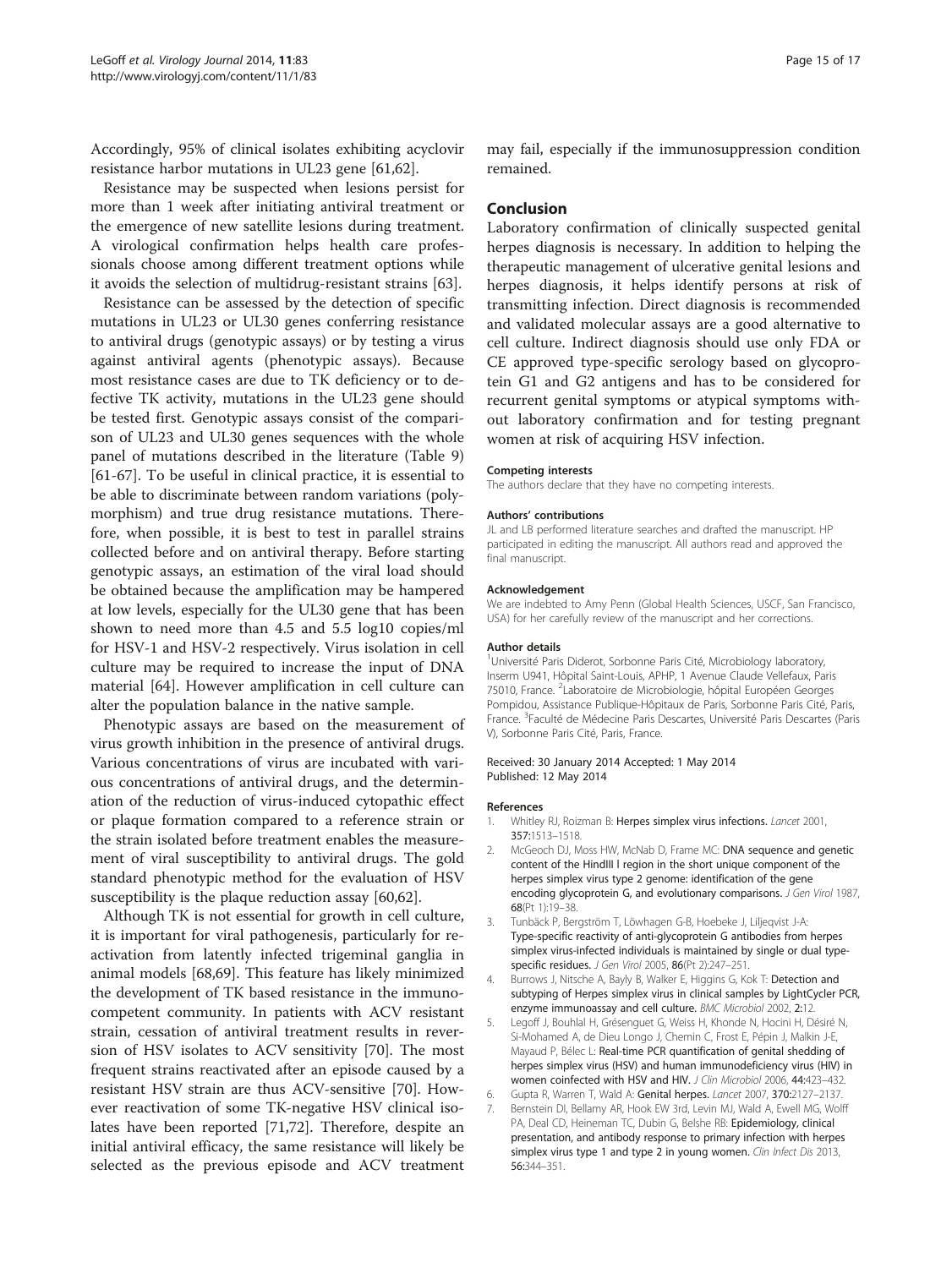- <span id="page-15-0"></span>8. Brown ZA, Wald A, Morrow RA, Selke S, Zeh J, Corey L: Effect of serologic status and cesarean delivery on transmission rates of herpes simplex virus from mother to infant. JAMA 2003, 289:203–209.
- 9. Brown EL, Gardella C, Malm G, Prober CG, Forsgren M, Krantz EM, Arvin AM, Yasukawa LL, Mohan K, Brown Z, Corey L, Wald A: Effect of maternal herpes simplex virus (HSV) serostatus and HSV type on risk of neonatal herpes. Acta Obstet Gynecol Scand 2007, 86:523–529.
- 10. Wald A, Zeh J, Selke S, Warren T, Ryncarz AJ, Ashley R, Krieger JN, Corey L: Reactivation of genital herpes simplex virus type 2 infection in asymptomatic seropositive persons. N Engl J Med 2000, 342:844–850.
- 11. Tronstein E, Johnston C, Huang M-L, Selke S, Magaret A, Warren T, Corey L, Wald A: Genital shedding of herpes simplex virus among symptomatic and asymptomatic persons with HSV-2 infection. JAMA 2011, 305:1441–1449.
- 12. Corey L, Wald A: Genital Herpes. In Sexually Transmitted Diseases. 4th edition. Edited by Holmes KK, Sparling PF, Stamm WE, Piot P, Wasserheit JW, Corey L, Cohen M. New York: McGraw Hill; 2008:399–437.
- 13. DiCarlo RP, Martin DH: The clinical diagnosis of genital ulcer disease in men. Clin Infect Dis 1997, 25:292–298.
- 14. Cusini M, Ghislanzoni M: The importance of diagnosing genital herpes. J Antimicrob Chemother 2001, 47 Suppl T1:9–16.
- 15. Lautenschlager S, Eichmann A: Urethritis: an underestimated clinical variant of genital herpes in men? J Am Acad Dermatol 2002, 46:307-308.
- 16. Bergström T, Vahlne A, Alestig K, Jeansson S, Forsgren M, Lycke E: Primary and recurrent herpes simplex virus type 2-induced meningitis. J Infect Dis 1990, 162:322–330.
- 17. Kimberly A, Workowski MD, Levine WC: Sexually transmitted diseases treatment guidelines 2002. Centers for Disease Control and Prevention. MMWR Recomm Rep 2002, 51:1–78.
- 18. Domeika M, Bashmakova M, Savicheva A, Kolomiec N, Sokolovskiy E, Hallen A, Unemo M, Ballard RC, Eastern European Network for Sexual and Reproductive Health (EE SRH Network): Guidelines for the laboratory diagnosis of genital herpes in eastern European countries. Euro Surveill 2010, 15.
- 19. Van Wagoner NJ, Hook EW 3rd: Herpes diagnostic tests and their use. Curr Infect Dis Rep 2012, 14:175–184.
- 20. Simmons A: Clinical manifestations and treatment considerations of herpes simplex virus infection. J Infect Dis 2002, 186(Suppl 1):S71-77.
- 21. Debyle C, Bulkow L, Miernyk K, Chikoyak L, Hummel KB, Hennessy T, Singleton R: Comparison of nasopharyngeal flocked swabs and nasopharyngeal wash collection methods for respiratory virus detection in hospitalized children using real-time polymerase chain reaction. J Virol Methods 2012, 185:89–93.
- 22. Dezzutti CS, Hendrix CW, Marrazzo JM, Pan Z, Wang L, Louissaint N, Kalyoussef S, Torres NM, Hladik F, Parikh U, Mellors J, Hillier SL, Herold BC: Performance of swabs, lavage, and diluents to quantify biomarkers of female genital tract soluble mucosal mediators. PLoS One 2011, 6:e23136.
- 23. Walsh P, Overmyer CL, Pham K, Michaelson S, Gofman L, DeSalvia L, Tran T, Gonzalez D, Pusavat J, Feola M, Iacono KT, Mordechai E, Adelson ME: Comparison of respiratory virus detection rates for infants and toddlers by use of flocked swabs, saline aspirates, and saline aspirates mixed in universal transport medium for room temperature storage and shipping. J Clin Microbiol 2008, 46:2374–2376.
- 24. Crane LR, Gutterman PA, Chapel T, Lerner AM: Incubation of swab materials with herpes simplex virus. J Infect Dis 1980, 141:531.
- 25. Legoff J, Tanton C, Lecerf M, Grésenguet G, Nzambi K, Bouhlal H, Weiss H, Belec L, ANRS1212 Study Group: Influence of storage temperature on the stability of HIV-1 RNA and HSV-2 DNA in cervicovaginal secretions collected by vaginal washing. J Virol Methods 2006, 138:196–200.
- 26. Wald A, Huang M-L, Carrell D, Selke S, Corey L: Polymerase chain reaction for detection of herpes simplex virus (HSV) DNA on mucosal surfaces: comparison with HSV isolation in cell culture. J Infect Dis 2003, 188:1345–1351.
- 27. Strick LB, Wald A: Diagnostics for herpes simplex virus: is PCR the new gold standard? Mol Diagn Ther 2006, 10:17–28.
- 28. Ustaçelebi S: Diagnosis of herpes simplex virus infections. J Clin Virol 2001, 21:255–259.
- 29. Bonville CA, Forbes BA, Bartholoma N, McMillan JA, Weiner LB: Rapid detection of herpes simplex virus in MRC-5 cells using low-speed centrifugation enhancement and immunoperoxidase staining 16 h post-inoculation. Diagn Microbiol Infect Dis 1987, 8:251–254.
- 30. Winter GF, Inglis JM, Cubie HA: Rapid diagnosis of herpes simplex virus infections in conventional and shell vial cell cultures using monoclonal antibodies. J Virol Methods 1987, 15:329–330.
- 31. Stabell EC, Olivo PD: Isolation of a cell line for rapid and sensitive histochemical assay for the detection of herpes simplex virus. J Virol Methods 1992, 38:195–204.
- 32. Stabell EC, O'Rourke SR, Storch GA, Olivo PD: Evaluation of a genetically engineered cell line and a histochemical beta-galactosidase assay to detect herpes simplex virus in clinical specimens. J Clin Microbiol 1993, 31:2796–2798.
- 33. Hobson A, Wald A, Wright N, Corey L: Evaluation of a quantitative competitive PCR assay for measuring herpes simplex virus DNA content in genital tract secretions. J Clin Microbiol 1997, 35:548-552.
- 34. Mbopi-Kéou FX, Grésenguet G, Mayaud P, Weiss HA, Gopal R, Matta M, Paul JL, Brown DW, Hayes RJ, Mabey DC, Bélec L: Interactions between herpes simplex virus type 2 and human immunodeficiency virus type 1 infection in African women: opportunities for intervention. J Infect Dis 2000, 182:1090–1096.
- 35. Ryncarz AJ, Goddard J, Wald A, Huang ML, Roizman B, Corey L: Development of a high-throughput quantitative assay for detecting herpes simplex virus DNA in clinical samples. J Clin Microbiol 1999, 37:1941–1947.
- 36. Espy MJ, Uhl JR, Mitchell PS, Thorvilson JN, Svien KA, Wold AD, Smith TF: Diagnosis of herpes simplex virus infections in the clinical laboratory by LightCycler PCR. J Clin Microbiol 2000, 38:795–799.
- 37. Whiley DM, Mackay IM, Syrmis MW, Witt MJ, Sloots TP: Detection and differentiation of herpes simplex virus types 1 and 2 by a duplex LightCycler PCR that incorporates an internal control PCR reaction. J Clin Virol 2004, 30:32–38.
- 38. Meylan S, Robert D, Estrade C, Grimbuehler V, Péter O, Meylan PR, Sahli R: Real-time PCR for type-specific identification of herpes simplex in clinical samples: evaluation of type-specific results in the context of CNS diseases. J Clin Virol 2008, 41:87–91.
- 39. Adelson ME, Feola M, Trama J, Tilton RC, Mordechai E: Simultaneous detection of herpes simplex virus types 1 and 2 by real-time PCR and Pyrosequencing. J Clin Virol 2005, 33:25-34.
- 40. Fang XF, Song B, Tu YY, Tong JZ, Faul JL, Bai H: Rapid detection of glycoprotein G gene for the diagnosis and typing of herpes simplex virus infection in genital herpes. Sex Transm Infect 1999, 75:396-397
- 41. Geretti AM: Genital herpes. Sex Transm Infect 2006, 82 Suppl 4:iv31-34.
- 42. Geretti AM, Brown DW: National survey of diagnostic services for genital herpes. Sex Transm Infect 2005, 81:316-317.
- 43. Ramaswamy M, McDonald C, Smith M, Thomas D, Maxwell S, Tenant-Flowers M, Geretti AM: Diagnosis of genital herpes by real time PCR in routine clinical practice. Sex Transm Infect 2004, 80:406–410.
- 44. Scoular A, Gillespie G, Carman WF: Polymerase chain reaction for diagnosis of genital herpes in a genitourinary medicine clinic. Sex Transm Infect 2002, 78:21–25.
- 45. Kim H-J, Tong Y, Tang W, Quimson L, Cope VA, Pan X, Motre A, Kong R, Hong J, Kohn D, Miller NS, Poulter MD, Kong H, Tang Y-W, Yen-Lieberman B: A rapid and simple isothermal nucleic acid amplification test for detection of herpes simplex virus types 1 and 2. J Clin Virol 2011, 50:26–30.
- 46. Selvaraju SB, Wurst M, Horvat RT, Selvarangan R: Evaluation of three analyte-specific reagents for detection and typing of herpes simplex virus in cerebrospinal fluid. Diagn Microbiol Infect Dis 2009, 63:286–291.
- 47. Van Der Pol B, Warren T, Taylor SN, Martens M, Jerome KR, Mena L, Lebed J, Ginde S, Fine P, Hook EW 3rd: Type-specific identification of anogenital herpes simplex virus infections by use of a commercially available nucleic acid amplification test. J Clin Microbiol 2012, 50:3466-3471.
- 48. Wald A, Ashley-Morrow R: Serological testing for herpes simplex virus (HSV)-1 and HSV-2 infection. Clin Infect Dis 2002, 35(Suppl 2):S173–182.
- 49. Ashley RL: Sorting out the new HSV type specific antibody tests. Sex Transm Infect 2001, 77:232–237.
- 50. Slomka MJ, Ashley RL, Cowan FM, Cross A, Brown DW: Monoclonal antibody blocking tests for the detection of HSV-1- and HSV-2-specific humoral responses: comparison with western blot assay. J Virol Methods 1995, 55:27–35.
- 51. LeGoff J, Mayaud P, Gresenguet G, Weiss HA, Nzambi K, Frost E, Pepin J, Belec L, ANRS 12-12 Study Group: Performance of HerpeSelect and Kalon assays in detection of antibodies to herpes simplex virus type 2. J Clin Microbiol 2008, 46:1914–1918.